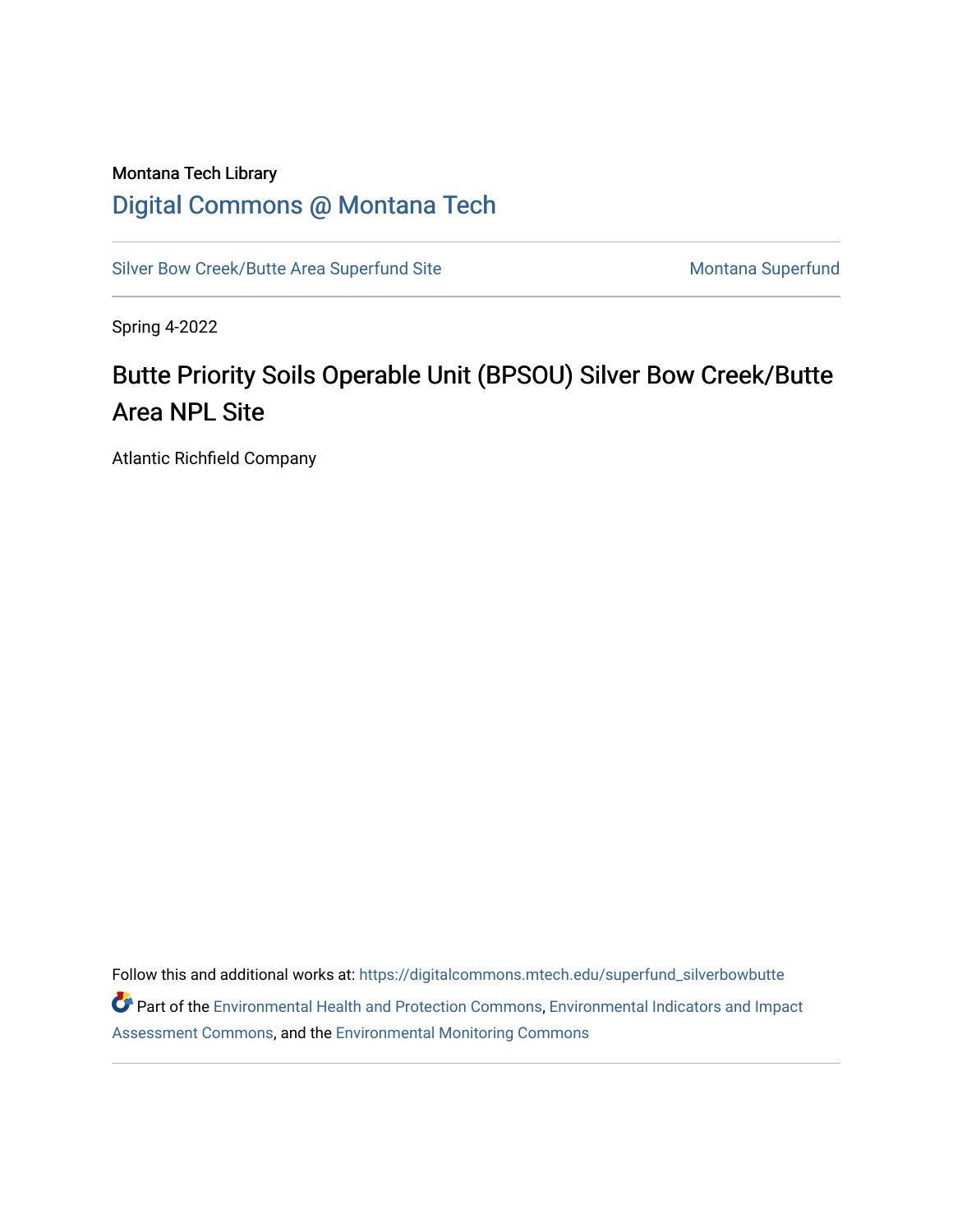*Butte Priority Soils Operable Unit (BPSOU) Silver Bow Creek/Butte Area NPL Site*

# *Draft 2021 Site-Wide Surface Water Data Summary Report*

Normal Flow, Wet Weather, and Diagnostic Surface Water, Sediment, BMI, and Habitat Monitoring January 2021 – December 2021

Atlantic Richfield

April 2022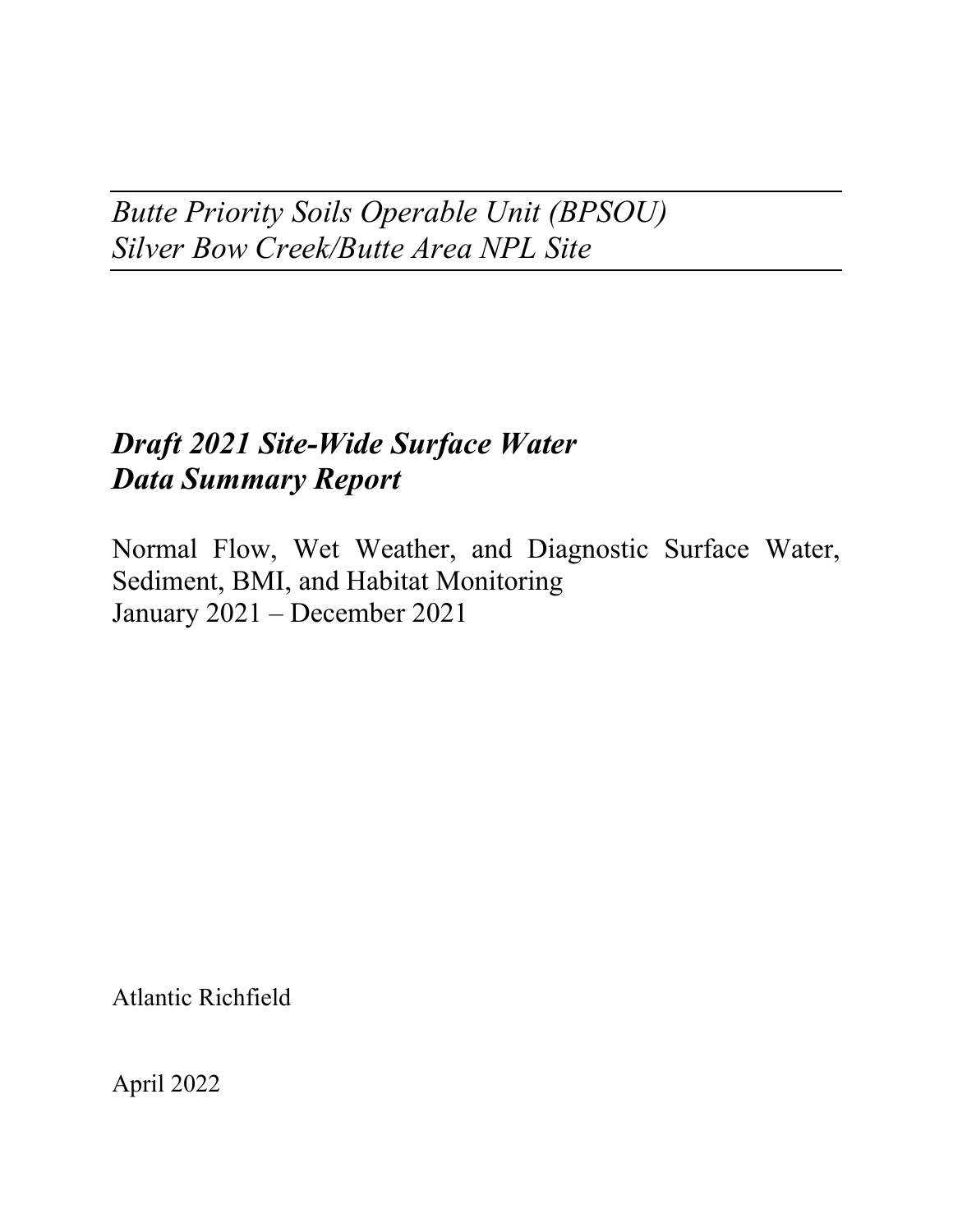# **TABLE OF CONTENTS**

|       | Page |
|-------|------|
|       |      |
| 1.1   |      |
|       |      |
|       |      |
| 2.1   |      |
| 2.2   |      |
| 2.3   |      |
| 2.4   |      |
| 2.5   |      |
| 2.5.1 |      |
| 2.5.2 |      |
| 2.6   |      |
| 2.6.1 |      |
| 2.6.2 |      |
| 2.6.3 |      |
|       |      |
| 3.1   |      |
| 3.1.1 |      |
| 3.1.2 |      |
| 3.1.3 |      |
| 3.1.4 |      |
| 3.2   |      |
| 3.2.1 |      |
| 3.2.2 |      |
| 3.3   |      |
| 3.4   |      |
|       | .18  |
|       | .18  |
| 4.2   |      |
| 4.3   |      |
| 4.4   |      |
|       |      |
|       | .20  |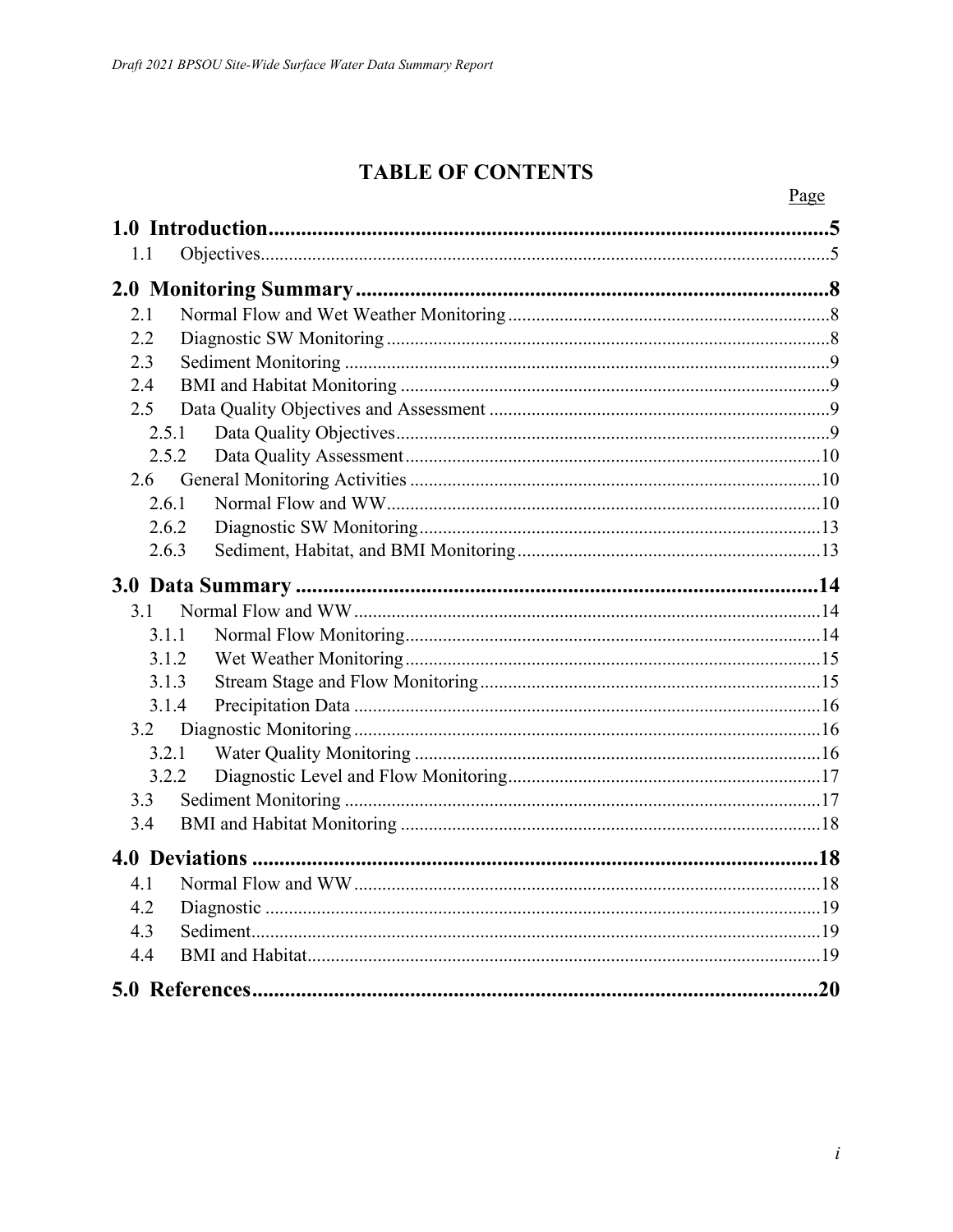### **LIST OF TABLES**

- [Table 1 BPSOU Creek Monitoring Performance Criteria](#page-7-0)
- [Table 2 Sediment Probable Effects Concentrations](#page-8-0)
- Table 3 BPSOU Surface Water Monitoring Stations 2008-2021
- Table 4 BPSOU 2021 Surface Water Monitoring Stations Diagnostic
- Table 5 BPSOU 2021 Sediment and BMI Monitoring Stream Reaches
- Table 6 BPSOU 2021 BMI and Habitat Location Coordinates
- Table 7 BPSOU 2021 Climate Station Precipitation
- Table 8 BPSOU 2021 Surface Water Monitoring Sampler Stage Heights
- Table 9 BPSOU 2021 Normal Flow Water Results
- Table 10 BPSOU 2021 Surface Water Monitoring Sample Collection Matrix Wet Weather
- Table 11 BPSOU 2021 Wet Weather Results
- Table 12 BPSOU 2021 Surface Water Sample Collection Matrix Diagnostic
- Table 13 BPSOU 2021 Diagnostic Water Quality Results
- Table 14 BPSOU 2021 Sediment Analytical Results
- Table 15 BMI Community Metrics Definitions
- Table 16 BPSOU 2021 BMI Taxa
- Table 17 BPSOU 2021 BMI Community Metrics
- Table 18 BPSOU 2021 BMI Taxa Tolerance Levels
- Table 19 BPSOU 2021 BMI in-situ Parameters

### **LIST OF FIGURES**

- Figure 1 BPSOU 2021 Surface Water Monitoring Stations
- Figure 2 BPSOU 2021 Surface Water Monitoring Network Schematic Diagram
- Figure 3 BPSOU 2021 Climate Map Vicinity Climate Stations
- Figure 4 BPSOU 2021 Surface Water 2021 Monitoring Stations Diagnostic
- Figure 5 BPSOU 2021Surface Water Monitoring Network Schematic Diagram Diagnostic
- Figure 6 BPSOU 2021 Sediment, BMI, and Habitat Monitoring Locations
- Figure 7 BPSOU 2021 Climate Station Daily Precipitation

### **LIST OF APPENDICES**

- Appendix A Normal Flow and Wet Weather Data Quality Objectives and Assessment
- Appendix B BTC and SBC Stage and Flow Hydrographs and Continuous Data
- Appendix C BTC and SBC Stage-Discharge Relationships and Discharge Ratings
- Appendix D Normal Flow and Wet Weather Data
- Appendix E Wet Weather Diagnostic Data Quality Objectives and Assessment
- Appendix F Wet Weather Diagnostic Flow Hydrographs
- Appendix G Wet Weather Diagnostic Data
- Appendix H Sediment Monitoring Field Sheets
- Appendix I Sediment Data Quality Objectives and Assessment
- Appendix J Sediment Data
- Appendix K Habitat Monitoring Field Sheets
- Appendix L BMI Data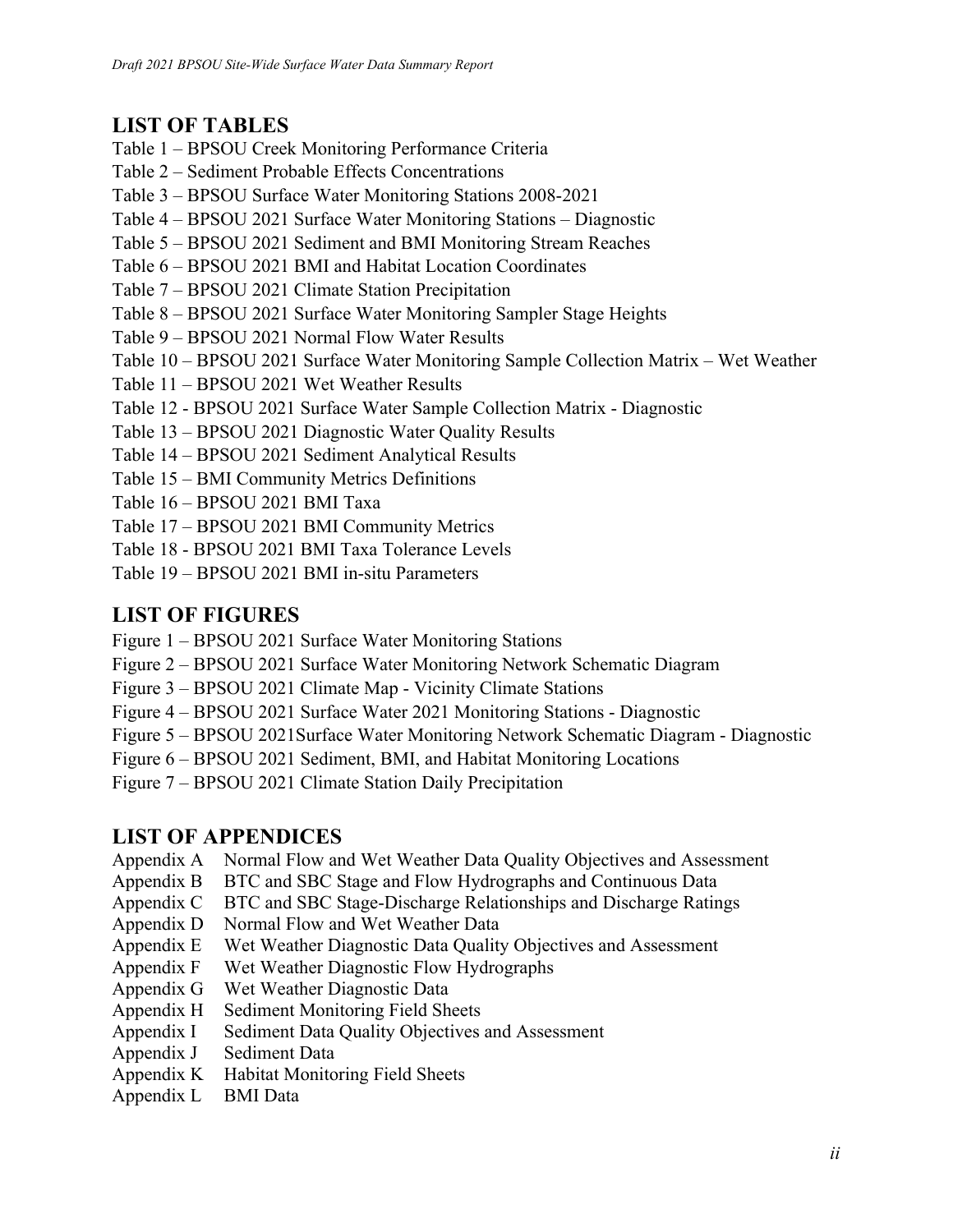# **ABBREVIATIONS AND ACRONYMS**

| <b>ARAR</b>     | Applicable Relevant and Appropriate Requirements       |
|-----------------|--------------------------------------------------------|
| AV              | Area-Velocity                                          |
| <b>BMFOU</b>    | Butte Mine Flooding Operable Unit                      |
| <b>BMI</b>      | <b>Benthic Macroinvertebrate</b>                       |
| <b>BMMA</b>     | Bert Mooney Municipal Airport                          |
| <b>BMP</b>      | <b>Best Management Practices</b>                       |
| <b>BPSOU</b>    | Butte Priority Soils Operable Unit                     |
| <b>BTC</b>      | <b>Blacktail Creek</b>                                 |
| <b>BTL</b>      | <b>Butte Treatment Lagoons</b>                         |
| CD              | <b>Consent Decree</b>                                  |
| <b>CFRSSI</b>   | Clark Fork River Superfund Site Investigations         |
| <b>COC</b>      | <b>Contaminant of Concern</b>                          |
| DM              | Data Management                                        |
| <b>DOC</b>      | Dissolved Organic Carbon                               |
| <b>DQA</b>      | Data Quality Assessment                                |
| <b>DQO</b>      | Data Quality Objectives                                |
| <b>DSR</b>      | Data Summary Report                                    |
| <b>DSWMP</b>    | Butte Hill Diagnostic Surface Water Monitoring Plan    |
| <b>DVP</b>      | Data Validation Plan                                   |
| <b>EMAP</b>     | <b>Environmental Monitoring and Assessment Program</b> |
| EPA             | U.S. Environmental Protection Agency                   |
| EWI             | Equal Width Increment                                  |
| FG              | Field Grab                                             |
| <b>FRE</b>      | <b>Further Remedial Elements</b>                       |
| ID              | Identification                                         |
| LAO             | Lower Area One                                         |
| NH <sub>3</sub> | Ammonia                                                |
| <b>NPL</b>      | <b>National Priorities List</b>                        |
| OU              | Operable Unit                                          |
| <b>PEC</b>      | Probable Effects Concentration                         |
| pH              | negative log of the hydrogen concentration             |
| QA              | <b>Quality Assurance</b>                               |
| QAPP            | <b>Quality Assurance Project Plan</b>                  |
| QC              | <b>Quality Control</b>                                 |
| <b>RAO</b>      | <b>Remedial Action Objectives</b>                      |
| <b>RBP</b>      | Rapid Bioassessment Protocol                           |
| RG              | <b>Remedial Goals</b>                                  |
| <b>ROD</b>      | Record of Decision                                     |
| <b>RODA</b>     | <b>Record of Decision Amendment</b>                    |
| <b>RSD</b>      | <b>Relative Standard Deviation</b>                     |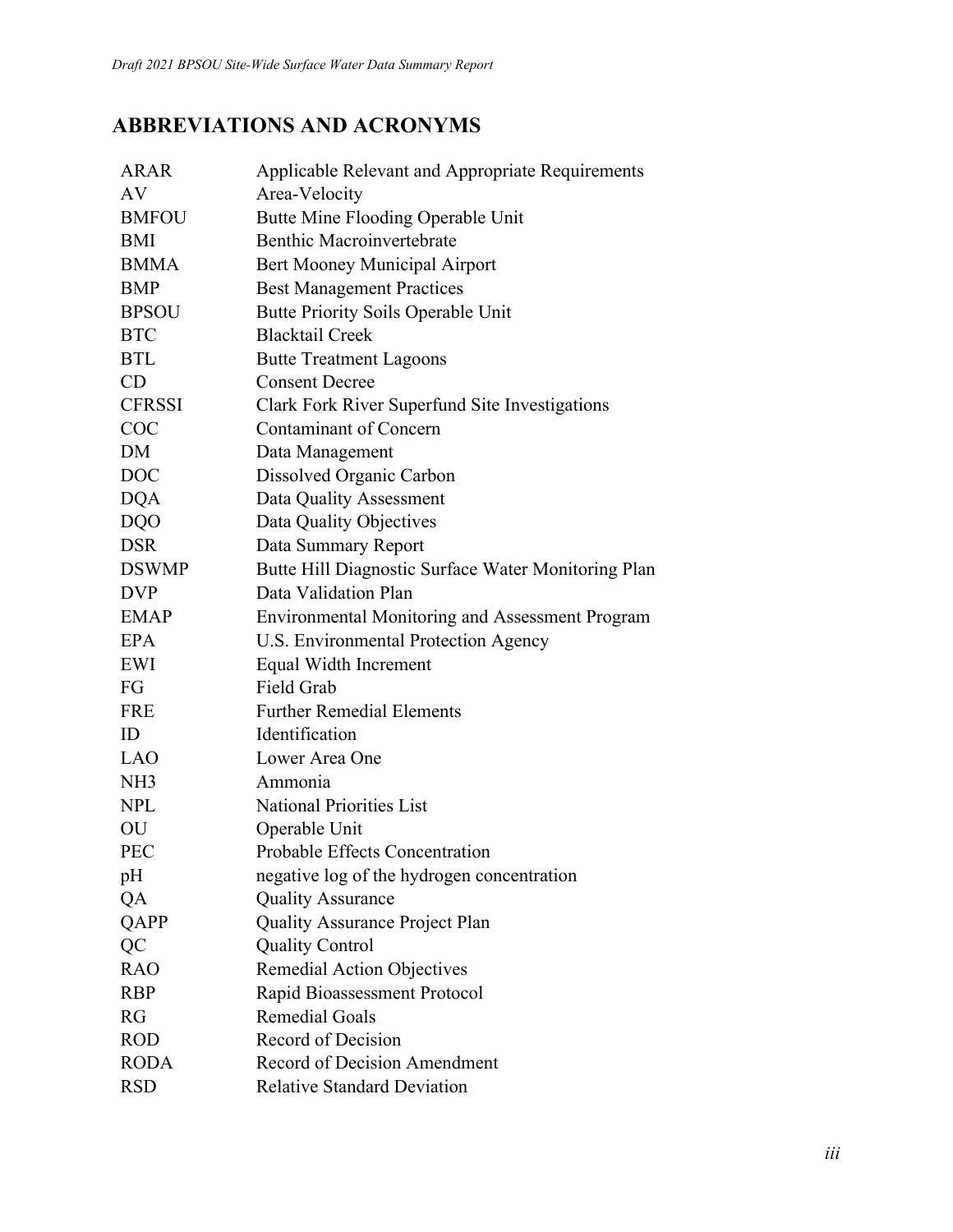| <b>SBC</b>    | Silver Bow Creek                              |
|---------------|-----------------------------------------------|
| <b>SCADA</b>  | Supervisory Control and Data Acquisition      |
| <b>SNOTEL</b> | <b>Snowpack Telemetry</b>                     |
| <b>SOP</b>    | <b>Standard Operating Procedure</b>           |
| <b>SW</b>     | Surface Water                                 |
| <b>SWE</b>    | Snow Water Equivalent                         |
| <b>TDS</b>    | <b>Total Dissolved Solids</b>                 |
| <b>TKN</b>    | Total Kjeldahl Nitrogen                       |
| <b>TOC</b>    | <b>Total Organic Carbon</b>                   |
| <b>TSS</b>    | <b>Total Suspended Solids</b>                 |
| <b>USEPA</b>  | United States Environmental Protection Agency |
| <b>USGS</b>   | United States Geological Survey               |
|               |                                               |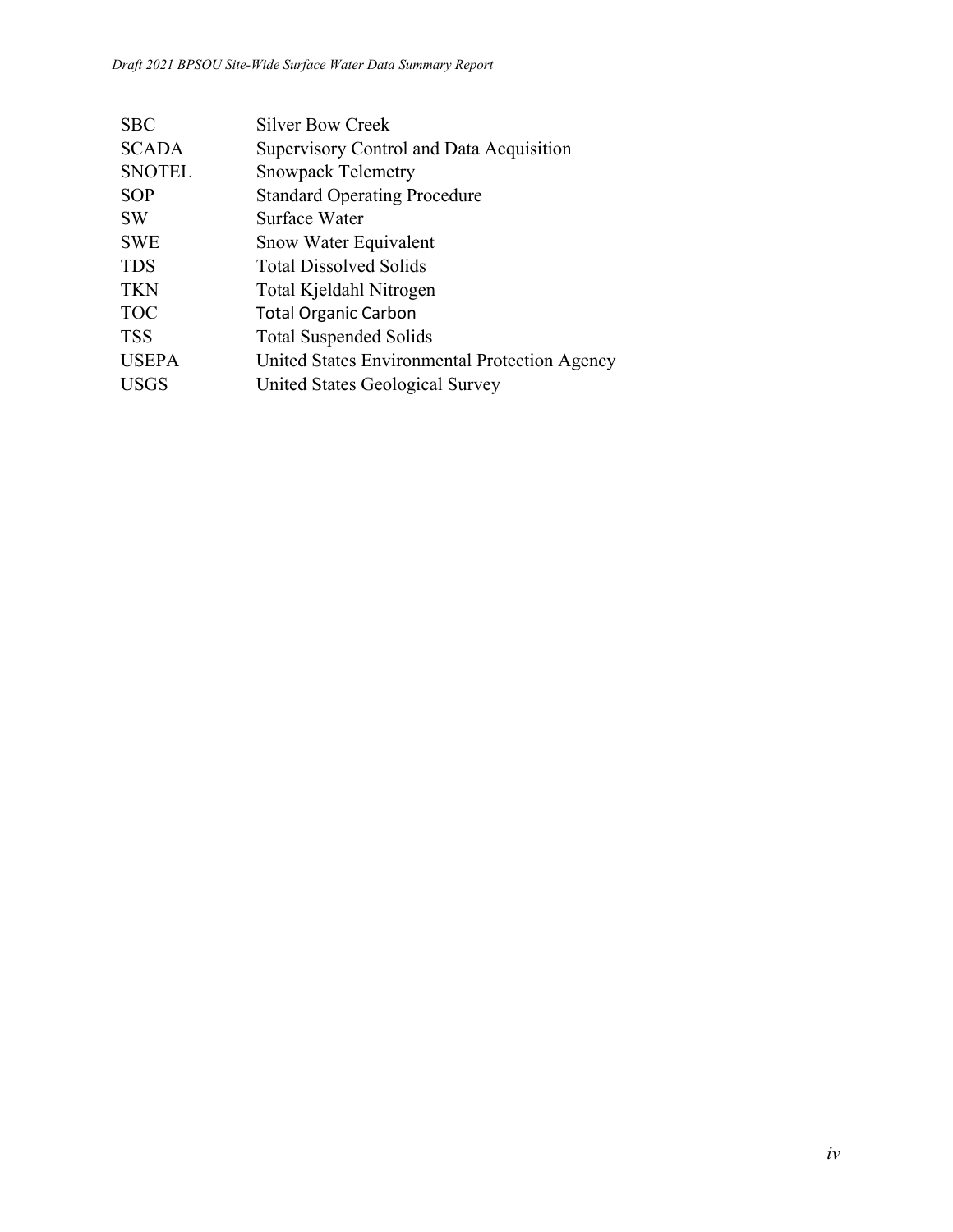# <span id="page-6-0"></span>**1.0 INTRODUCTION**

This Data Summary Report (DSR) presents surface water, sediment, habitat, and benthic macroinvertebrate (BMI) data collected on behalf of Atlantic Richfield between January 1, 2021 and December 31, 2021 in general compliance with the Silver Bow Creek/Butte Area NPL Site Final Butte Priority Soils Operable Unit Interim Site-Wide Surface Water Monitoring Quality Assurance Project Plan 2020 and 2021 Monitoring Period (QAPP) (Atlantic Richfield, 2020). Surface water monitoring occurred during normal flow and wet weather conditions. Normal flow exists in the absence of snowpack or precipitation runoff. The Record of Decision, Butte Priority Soils Operable Unit, Silver Bow Creek/Butte Area NPL Site (2006 ROD) (USEPA, 2006) defined wet weather conditions as flow greater than 50 cfs at SS-07 and greater than 35 cfs at SS-04. These criteria continue to be loosely applied, but adjustments were made to account for inputs from the Butte Mine Flooding Operable Unit (BMFOU) Pilot Project discharge, periods of prolonged high flows, and periods of sustained low flows. Wet weather monitoring did not occur during winter months due to freezing conditions and the low potential for wet weather flows.

Sediment, habitat, and BMI monitoring occurred in August 2021 during stable flow conditions.

The following information is included in this report:

- Description of field methods;
- Locations of sampling sites and methods of sampling;
- Results of laboratory analyses of surface water, sediment, and BMI samples;
- Hydrographs of continuous flow and stage measurements;
- Manual flow measurements and field parameter measurements;
- Discussion of quality assessments of water chemistry and flow data;
- Data validation checklists and Level A/B checklists; and
- Raw laboratory analytical data and raw field data.

Original field notebooks and data sheets for 2021 monitoring discussed in this DSR are located at TREC Inc.'s (TREC) field office in Butte, MT.

### <span id="page-6-1"></span>**1.1 Objectives**

The U.S. Environmental Protection Agency's (USEPA) 2006 ROD and the 2020 Record of Decision Amendment (RODA) (USEPA, 2020) set forth applicable surface water quality standards, and these are presented in [Table 1.](#page-7-0)

The remedial action objectives (RAOs) for surface water, as defined in the ROD, are:

- *Prevent ingestion or direct contact with contaminated surface water that would result in an unacceptable risk to human health.*
- *Return surface water to a quality that supports beneficial use.*
- *Prevent source areas from releasing contaminants to surface water that would cause the receiving water to violate surface water ARARs and RGs for the OU and prevent degradation of downstream surface water sources, including during storm events.*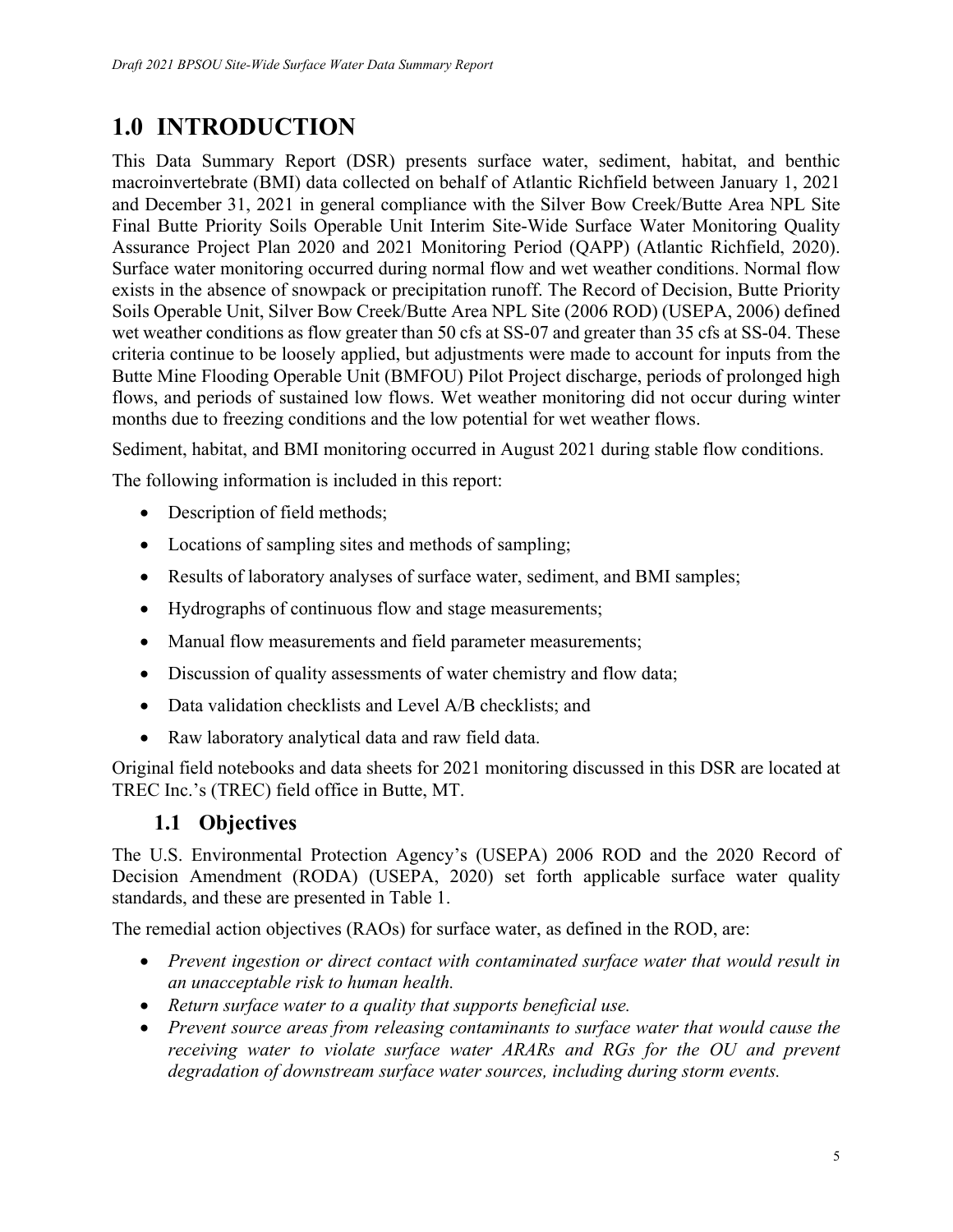- *Ensure that point source discharges from any water treatment facility (e.g., water treatment plant, wetland, etc.) meet ARARs.*
- *Prevent further degradation of surface water.*
- *Meet the more restrictive of chronic aquatic life or human health standards for surface water identified in Circular DEQ-7 (Table 8-2) through the application of B-1 class standards.*

The third and sixth objectives listed above were modified in the 2020 RODA. Performance standards for cadmium were revised to reflect the chronic and acute aquatic life standards in the May 2017 version of Circular DEQ-7, which applies to both normal and wet weather flow situations. The copper and zinc acute aquatic life wet weather performance standards were modified to be based on the federal criteria, which relies on the dissolved concentration, rather than the total recoverable concentration.

| Analyte              | <b>Normal Flow Standard</b><br>$(ug/L)^1$ | <b>WW Flow Standard</b><br>$(ug/L)^{2,3}$ |
|----------------------|-------------------------------------------|-------------------------------------------|
| Dissolved Aluminum   | 87                                        | 750                                       |
| <b>Total Arsenic</b> | 10                                        | 340                                       |
| Total Cadmium        | 0.26                                      | 0.49                                      |
| <b>Total Copper</b>  | 2.85                                      | 3.6                                       |
| Total Iron           | 1000                                      | <b>NA</b>                                 |
| <b>Total Lead</b>    | 0.545                                     | 13.98                                     |
| <b>Total Mercury</b> | 0.05                                      | 1.7                                       |
| <b>Total Silver</b>  | <b>NA</b>                                 | 0.374                                     |
| Total Zinc           | 37                                        | 37                                        |

<span id="page-7-0"></span>**Table 1 – BPSOU Creek Monitoring Performance Criteria**

<sup>1</sup> Normal Flow Standard based on more conservative of either DEQ7 Chronic Aquatic Life Standard (using hardness of 25 mg/L) or Human Health Standard

<sup>2</sup> WW Flow Standard based on DEQ 7 Acute Aquatic Life Standard (using hardness of 25 mg/L)

<sup>3</sup> Per 2020 RODA, WW Flow Copper and Zinc Standard based on dissolved concentration

The objectives of surface water monitoring collected under the QAPP prior to the BPSOU Consent Decree (CD) (U.S.A and State of Montana, 2020) defined Compliance Standard Determination Period is to establish interim monitoring period conditions for creek and sub-drainage concentrations and flows. Thus, the goals of 2021 surface water monitoring were to collect data necessary to:

- 1. Evaluate compliance with Performance Standards at compliance monitoring stations SS-06G and SS-07;
- 2. Evaluate performance of the remedy, in its various stages of implementation; and
- 3. Evaluate any necessary diagnostic data collected to identify currently implemented remedial system component optimization or maintenance, and necessary to inform Further Remedial Elements (FRE) design.

The intent of 2021 sediment, BMI, and habitat monitoring was to establish interim monitoring period conditions for sediment probable effects concentrations (PEC), the BMI community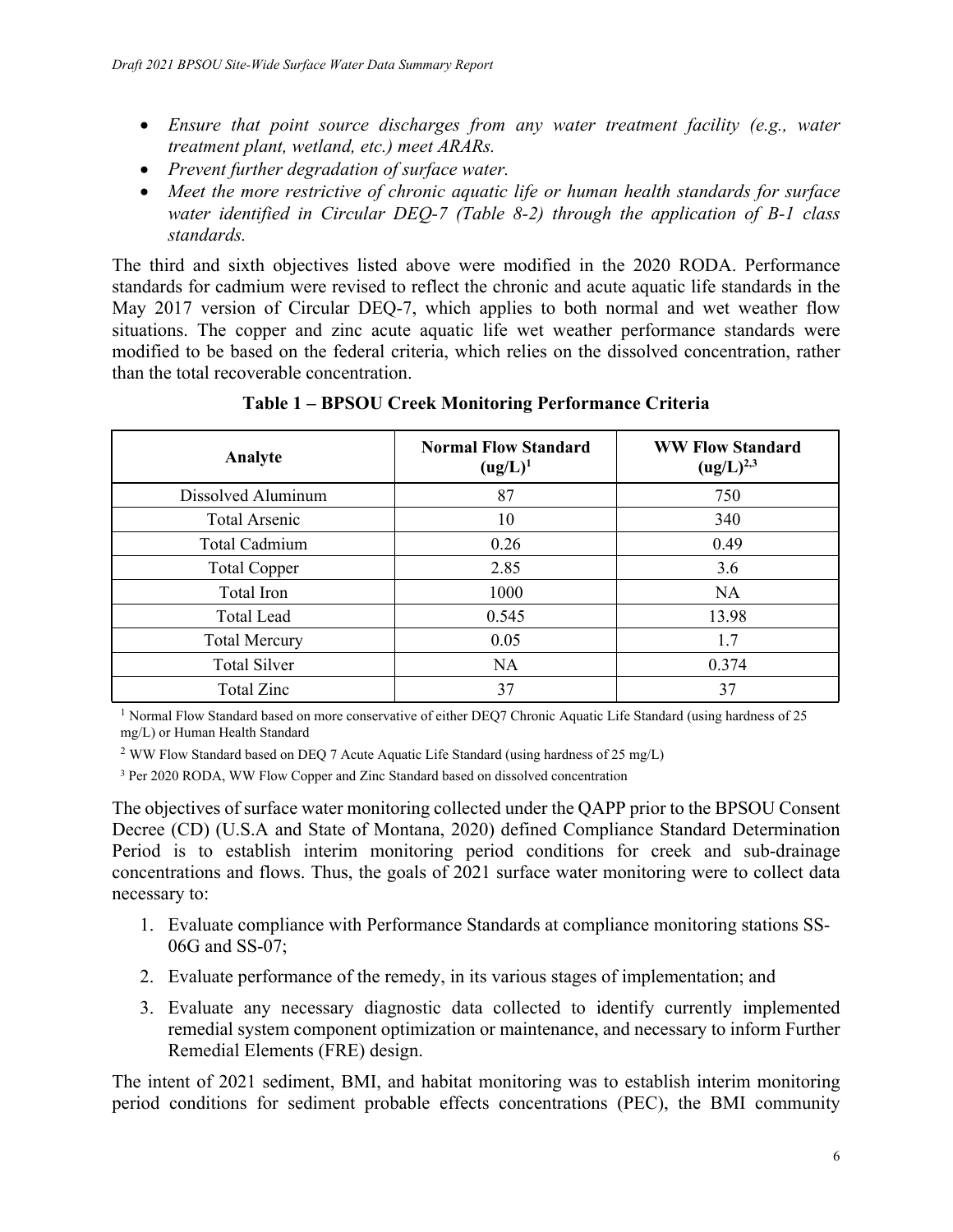structure, and habitat conditions for stream reaches upgradient and within the BPSOU. These data will assist in:

- 1. Evaluating if sediment sample concentrations exceed the PECs in [Table 2](#page-8-0) for specific sampling locations and depths in Blacktail Creek (BTC) and Silver Bow Creek (SBC) within the BPSOU and in background/reference reaches in BTC upgradient of BPSOU;
- 2. Evaluating trends in streambed sediment sample concentrations at sampling locations and routine depths in BTC and SBC within BPSOU and in background/reference reaches in BTC upgradient of BPSOU;
- 3. Evaluating BMI community structure and habitat conditions within BPSOU and in background/reference reaches upgradient of BPSOU; and
- 4. Evaluating BMI community structure and habitat condition trends in relation to the abiotic media collected in background/reference reaches upgradient of BPSOU and SBC reaches within BPSOU.

| Analyte | Probable Effect Concentration (mg/kg,<br>dry weight, bulk sample) |
|---------|-------------------------------------------------------------------|
| Arsenic | 33                                                                |
| Cadmium | 4.98                                                              |
| Copper  | 149                                                               |
| Lead    | 128                                                               |
| Mercury | 1.06                                                              |
| Zinc    | 459                                                               |

#### <span id="page-8-0"></span>**Table 2 – Sediment Probable Effects Concentrations (Ingersoll et al. 2000, MacDonald et al. 2000)**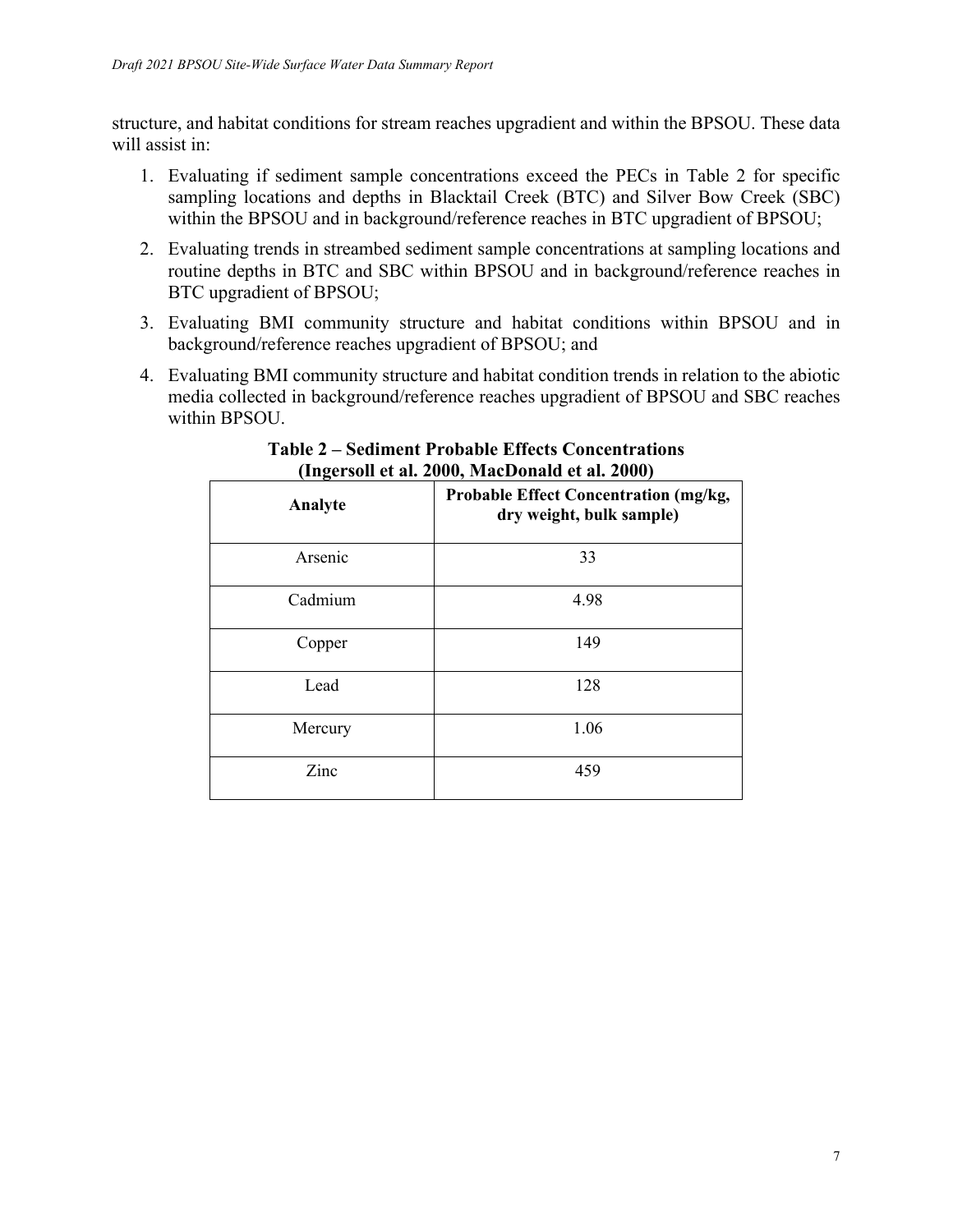# <span id="page-9-0"></span>**2.0 MONITORING SUMMARY**

Surface water monitoring conducted under the QAPP included monitoring conducted under normal flow and wet weather conditions in SBC and BTC; diagnostic wet weather surface water monitoring conducted in several SBC and BTC tributaries or subdrainages; and streambed sediment, BMI, and habitat monitoring conducted in SBC and BTC.

### <span id="page-9-1"></span>**2.1 Normal Flow and Wet Weather Monitoring**

Normal flow monitoring occurred monthly, with water quality samples collected and stream flow measurements made. Wet weather monitoring was conducted May through September, and this monitoring included water quality sampling, continual stage monitoring, and calculated continual flow measurements. Stations monitored for normal flow, wet weather, and continuous stage and flow are presented in Table 3.

The normal flow and wet weather monitoring stations are presented in Figure 1. A schematic of the hydraulic connectivity and flow pattern of BPSOU surface water is presented in Figure 2. Precipitation data were collected at seven climate stations within the SBC basin. Climate station locations are presented in Figure 3. Water quality results are presented in Appendix A.

The field sample identification (ID) scheme consisted of four letters identifying the sample type, four numbers identifying the sample number, and six numbers identifying the monitoring date. An example is provided below.

| Field Sample ID: |     | SWBF0025-051521                      |  |
|------------------|-----|--------------------------------------|--|
| <b>SW</b>        | $=$ | Surface Water Sample                 |  |
| BF               | $=$ | Normal Flow (WW= Wet Weather Sample) |  |
| 0025             | $=$ | Sample Number 25                     |  |
| 051521           |     | Monitoring Date of 5/15/2021         |  |

### <span id="page-9-2"></span>**2.2 Diagnostic SW Monitoring**

Diagnostic monitoring consisted of water quality sampling, continuous level and velocity measurements, and calculated flow measurements at the stations presented in Table 4. Diagnostic monitoring stations are presented in Figure 4. Hydraulic connectivity and flow patterns are presented in Figure 5. Diagnostic monitoring water quality results are presented in Appendix F.

The field sample ID scheme consisted of four letters to identify the sample type, four numbers identifying the sample number, and six numbers identifying the monitoring date. An example is provided below.

| Field sample ID: |     | SWSD0005-051521              |
|------------------|-----|------------------------------|
| <b>SW</b>        | =   | Surface Water Sample         |
| <b>SD</b>        | $=$ | <b>Storm Drain Sample</b>    |
| 0005             | =   | Sample Number 5              |
| 051521           |     | Monitoring Date of 5/15/2021 |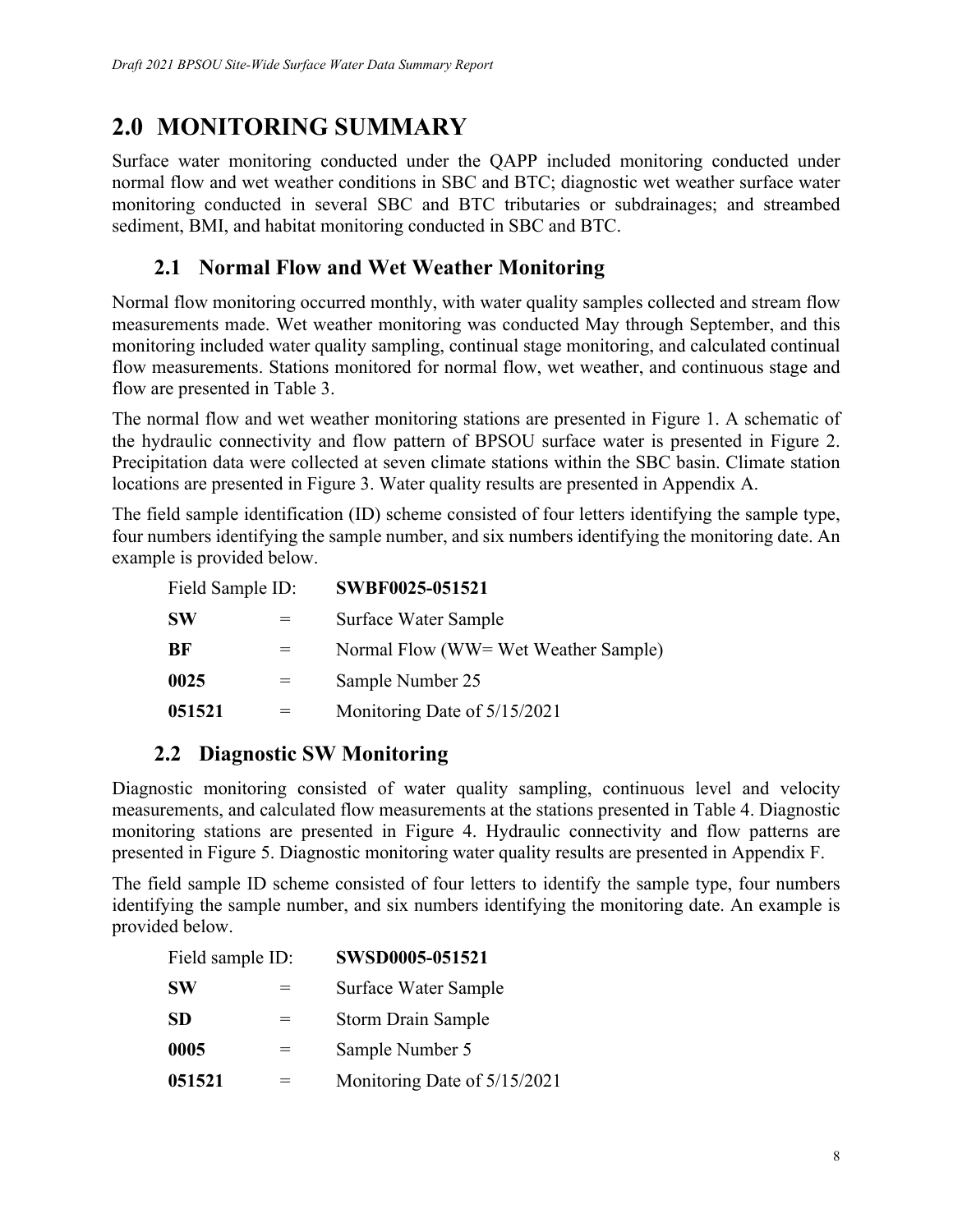### <span id="page-10-0"></span>**2.3 Sediment Monitoring**

Streambed sediment was sampled in three stream reaches within BTC and SBC presented in Table 5 and Figure 6. Streambed sediment analytical results are presented in Appendix J.

The field sample ID scheme consisted of three letters identifying the sample type, three digits identifying the sample number, six digits identifying the monitoring date, and four digits identifying the depth interval. An example is provided below.

| Field sample ID: |     | SED001-092221-0002                                              |
|------------------|-----|-----------------------------------------------------------------|
| SED              |     | <b>Bed Sediment</b>                                             |
| 001              | $=$ | Sample number of 1                                              |
| 092221           | $=$ | Monitoring date of 9/22/2021                                    |
| 0002             |     | 0-2 inch depth interval $(0206 = 2-6$ inch, $0612 = 6-12$ inch) |

### <span id="page-10-1"></span>**2.4 BMI and Habitat Monitoring**

Benthic macroinvertebrate (BMI) samples and habitat data were collected in the three stream reaches within BTC and SBC presented in Table 5 and Figure 6. Four replicate BMI samples were collected within each reach. Each replicate was submitted to the laboratory as a separate sample to undergo taxonomic analyses. BMI sample and habitat transect location coordinates are presented in Table 6. BMI analytical results are presented in Tables 15 through 19. Habitat data are presented in Appendix K.

The field sample ID scheme for BMI samples consisted of an alphanumeric identifying the stream and sample site, letters Rep A-D identifying the sample replicate, and a parenthetical identifying which bottle, of the total number of bottles for that replicate, was labeled. An example is provided below.

| Field sample ID: |     | SBC SS-06G Rep D $(1 \text{ of } 2)$                    |
|------------------|-----|---------------------------------------------------------|
| SBC              |     | <b>Silver Bow Creek</b>                                 |
| SS-06G           | $=$ | Sample Site                                             |
| Rep D            | $=$ | Fourth replicate of SS-06G sample                       |
| (1 of 2)         |     | Indicates bottle was one of two bottles for replicate D |
|                  |     |                                                         |

### <span id="page-10-2"></span>**2.5 Data Quality Objectives and Assessment**

This section summarizes the Data Quality Objective (DQO) and Data Quality Assessment (DQA) methods and steps taken in the field and laboratory to ensure data quality.

#### <span id="page-10-3"></span>*2.5.1 Data Quality Objectives*

The DQO process, defined in the QAPP, is used to establish performance or acceptance criteria, which serve as the basis for designing a plan for collecting data of sufficient quality and quantity to support the goals of the study. Each step of the DQO process defines criteria that will be used to establish the final data collection design following the Guidance on Systematic Planning Using the Data Quality Objectives Process (USEPA, 2006a).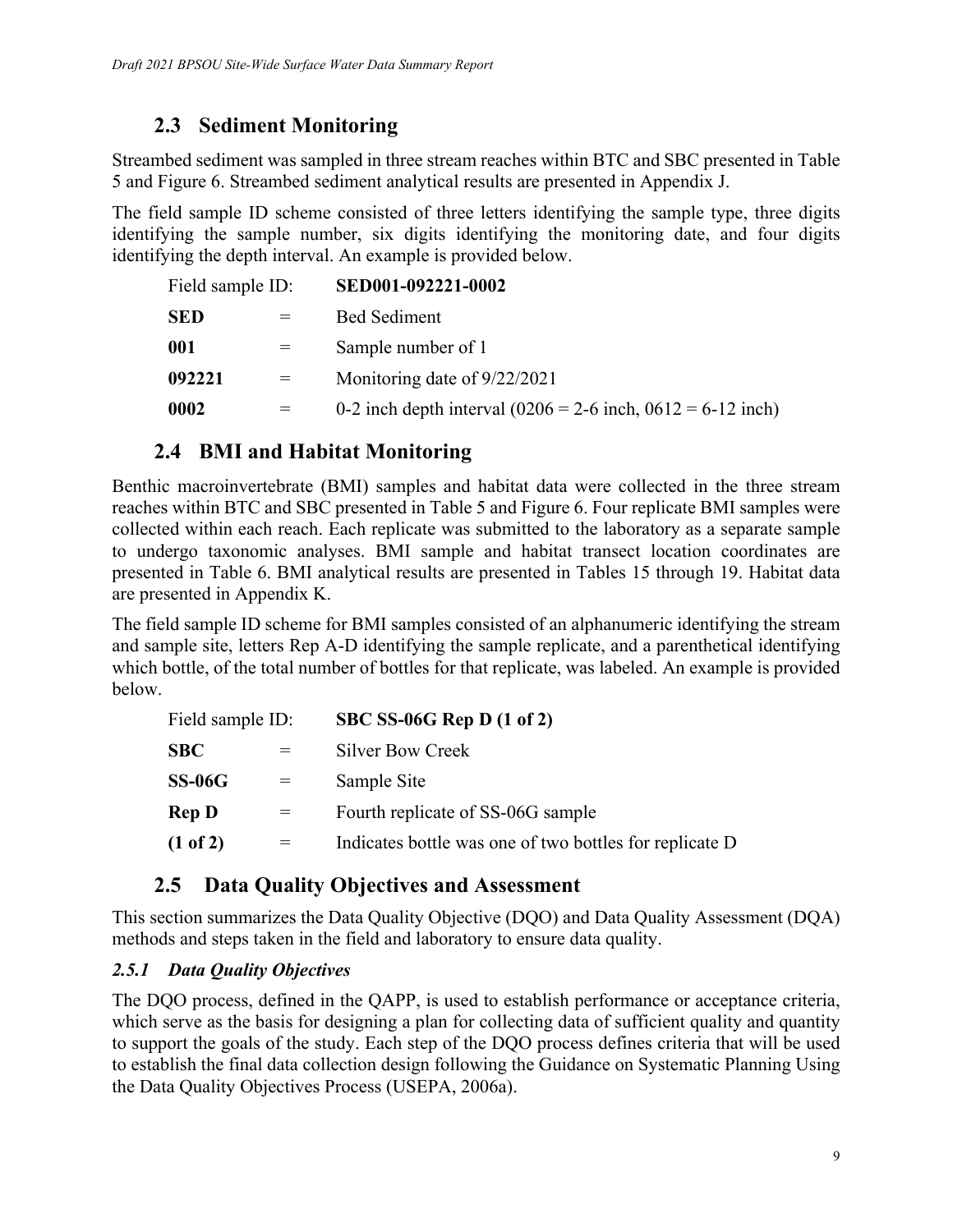The surface water data collected under the QAPP aid in developing stage-discharge ratings, modeling wet weather flow, identifying the effects of wet weather discharges on SBC, and determining the efficacy of existing BMPs for controlling contaminant of concern (COC) inputs during wet weather flow. Additionally, compliance with normal flow and wet weather performance standards for monitoring stations SS-06G and SS-07 can be evaluated with data collected under the QAPP. Sediment data collected under the QAPP assist in determining sediment COC concentrations in stream reaches upgradient and within the BPSOU and will provide interim monitoring period sediment COC concentrations that can be used in trend evaluation. BMI and habitat data collected under the QAPP provide interim monitoring period information on the BMI community structure and habitat conditions in stream reaches upgradient and within the BPSOU. These data can be used to assess BMI and habitat trends in relation to abiotic media for the monitored stream reaches.

#### <span id="page-11-0"></span>*2.5.2 Data Quality Assessment*

DQA is performed to determine whether the DQOs identified in the QAPP were satisfied. The DQA process, as outlined in the Data Management/Data Validation Plan (DM/DVP) (ARCO, 1992c and 2000a), and DQA results are discussed in greater detail in Appendix A (normal flow and wet weather), Appendix E (diagnostic wet weather) and Appendix I (sediment). Data validation was completed by TREC and included data review, statistical testing, verifying assumptions, and assigning data to utilization categories.

The three data utilization categories described in the DM/DVP are enforcement quality data, screening quality data, and rejected data. Enforcement quality data meet all QA/QC and documentation requirements. Screening quality data do not meet all applicable QA/QC requirements and/or documentation requirements. Rejected data may result from inappropriate sampling, documentation, or analysis procedures. Only enforcement and screening quality data are used for evaluation of surface water quality.

### <span id="page-11-1"></span>**2.6 General Monitoring Activities**

2021 BPSOU site-wide surface water monitoring included normal flow and wet weather monitoring conducted in BTC and SBC, diagnostic monitoring conducted in select BTC and SBC sub-drainages, and sediment, BMI, and habitat monitoring conducted in BTC and SBC. These monitoring efforts were conducted in general compliance with the QAPP, with any deviations noted in Section [4.0.](#page-19-1)

#### <span id="page-11-2"></span>*2.6.1 Normal Flow and WW*

Monitoring activities consisted of water quality sampling, field parameter measurements, stage and flow measurements, and precipitation and snow water equivalent (SWE) measurements. Monitoring activities were performed in accordance with Clark Fork River Superfund Site Investigation (CFRSSI) Standard Operating Procedures (SOPs) (ARCO, 1992c), as well as TREC's internal SOPs. These SOPs are provided in the QAPP and briefly summarized in the following sections of this document. Wet weather water quality samples were collected by mechanical and automated samplers. Wet weather stage data were primarily collected using continuous recorders, although field observations of staff gauges were collected opportunistically and used to adjust continuous recorders as necessary. Water quality samples, flow data, stage data, and field parameters were collected during normal flow sampling. Precipitation and SWE data were collected by private parties, governmental agencies, or Atlantic Richfield contractors. A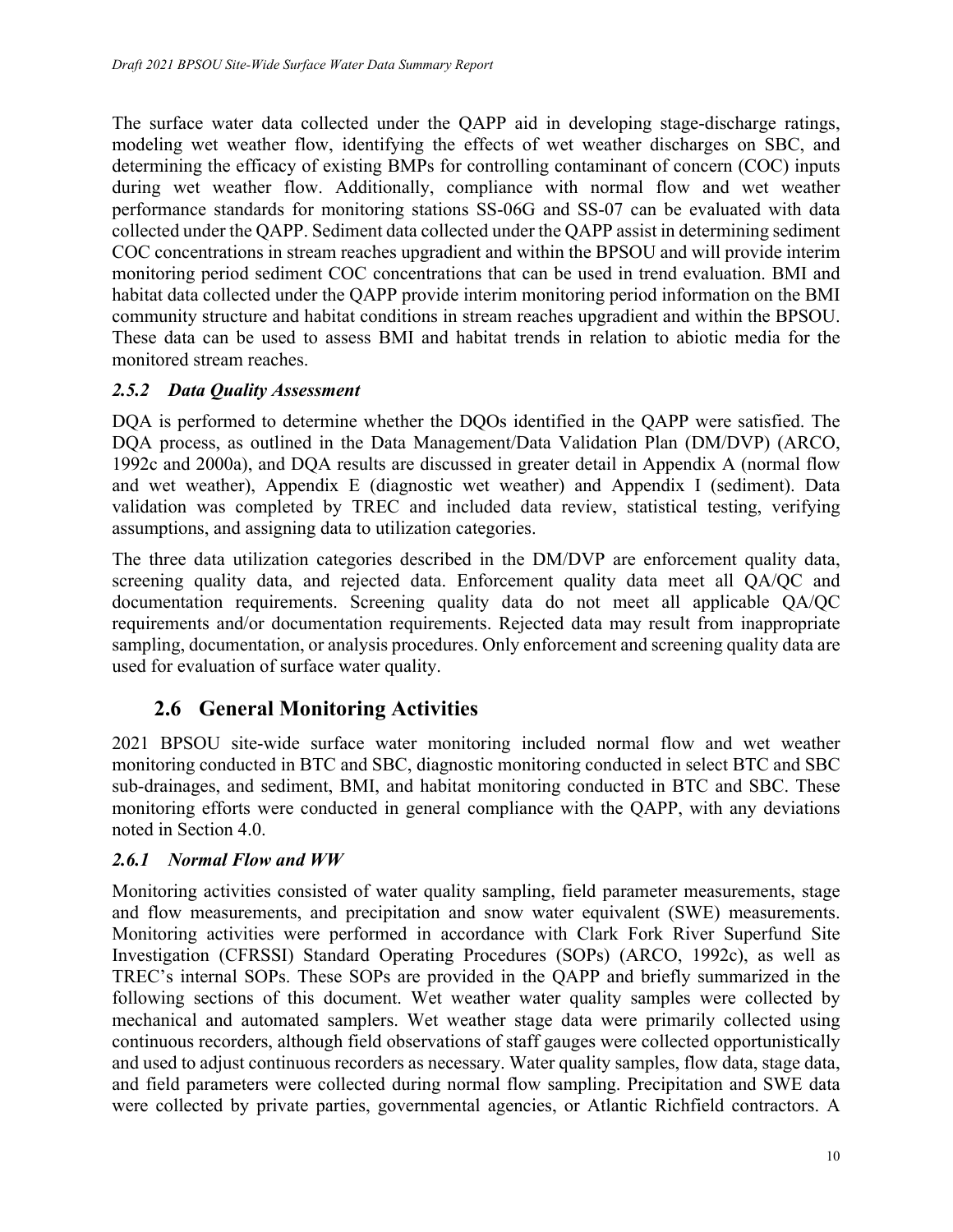summary of the types of monitoring performed at each continuous monitoring station and a description of station locations are presented in Table 3. Stage and flow data are presented in Appendices B and C. Precipitation and SWE data are presented in Table 7a-c and Figure 7a-g.

#### *2.6.1.1 Normal Flow Monitoring Activities*

Normal flow monitoring was performed monthly throughout the year and consisted of water quality sampling, field parameter measurements, and stage and flow measurements. A summary of the types of monitoring performed at each station and a description of station locations are presented in Table 3. Normal flow monitoring is discussed in more detail in Section [3.1.1.](#page-15-2)

#### *2.6.1.2 Wet Weather Monitoring Activities*

Wet weather monitoring consisted of collecting water quality samples and recording stage during wet weather conditions. A summary of the types of monitoring performed at each station and a description of station locations are presented in Table 3.

Water quality samples were primarily collected by automated samplers manufactured by Teledyne ISCO (ISCO). These samplers, along with mechanical self-closing D-TEC samplers, were deployed for the season in March once freezing conditions abated. Samples obtained by D-TEC samplers were retained if ISCOs failed to collect during wet weather events.

ISCOs were set to collect at specific time increments after the stage height at which the sampler was set to trigger was reached. Once ISCOs were triggered, the samplers collected four discrete samples at one-hour intervals. The initial sample stage was set to collect the first sample on the rising limb of the wet weather hydrograph. The second and third samples were expected to be collected near the peak of storm flow. The fourth sample was expected to be collected on the falling limb of the hydrograph. Three surface water stations (SS-01, SS-06G, and SS-07) were equipped with a second ISCO for parallel sampling. These second samplers (SS-01-P, SS-06G-P, and SS-07-P) were triggered at the same time as the parent sampler but collected four time-composited samples. The time-composited samples are comprised of aliquots collected every ten minutes over an hour. It is assumed all ISCOs effectively sampled throughout the wet weather hydrograph; however, normal flow stages used to program ISCO actuator triggers, as well as the magnitude and duration of flow may have resulted in other points on the hydrograph being sampled. Wet weather monitoring is discussed in more detail in Section [3.1.2](#page-16-0).

D-TECs were set to collect at the stage their corresponding ISCOs were set to trigger. D-TECs were assumed to collect samples on the rising limb of the hydrograph. Stages at which samplers were set to collect, and any changes made to the height throughout the season, are presented in Table 8.

#### *2.6.1.3 Surface Water Stage and Flow*

Surface water stage data were recorded on 15-minute intervals by continuous recording devices at 15 surface water stations, with three of those devices also recording flow. These stations are presented in Table 3. Stage data were recorded throughout the year and include both wet weather and normal flow conditions, with occasional data gaps due to equipment maintenance or operational problems. Note that three additional sites presented in Table 3 collect continuous data for projects outside of the scope of this DSR. Flow data at SS-MPTP, CT-EFS7 and SS-STP were recorded daily. A Supervisory Control and Data Acquisition (SCADA) system at SS-MPTP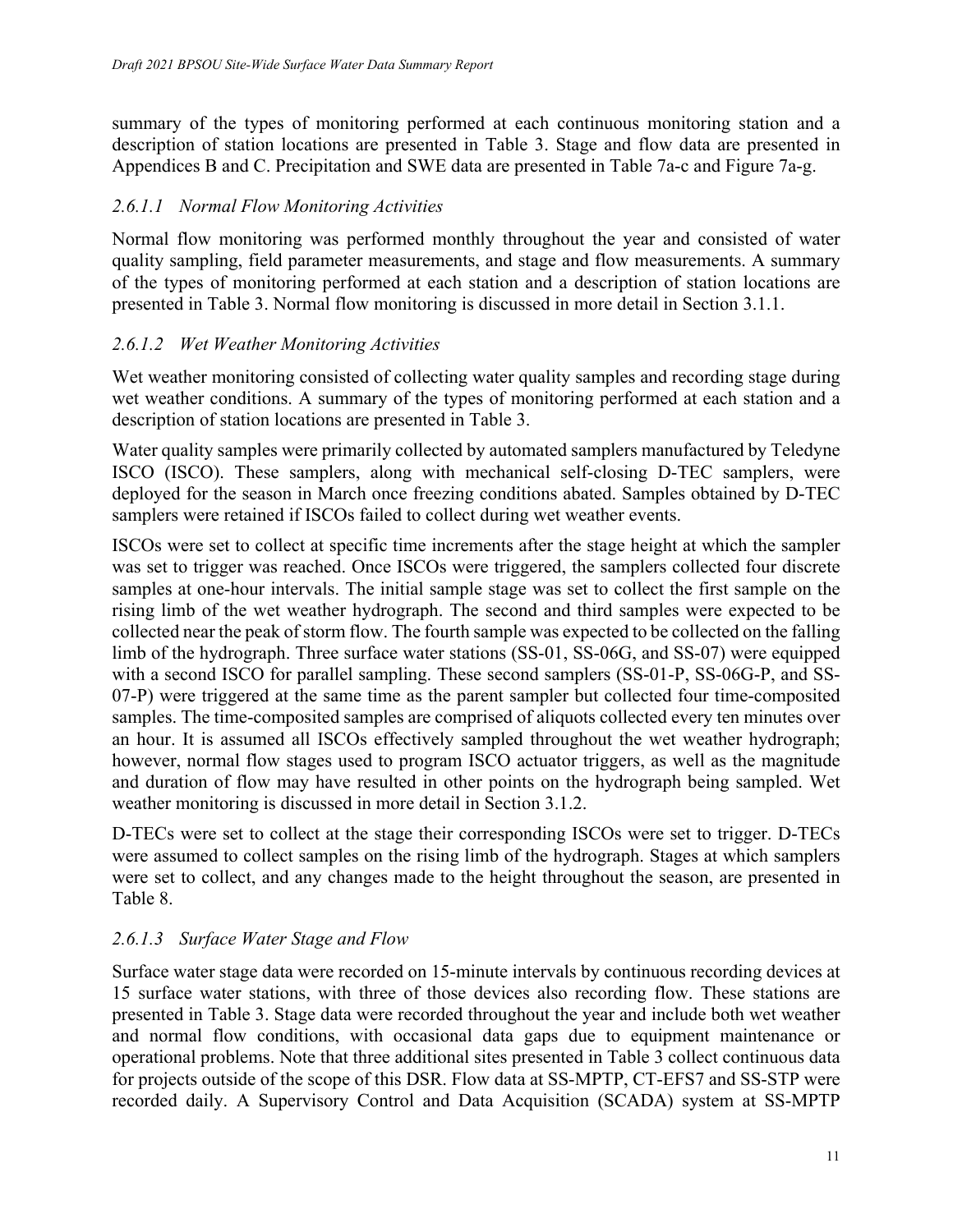controls a constant discharge. A SCADA system is also used at CT-EFS7, however, this system does not control a constant discharge. Stage and flow hydrographs are presented in Appendix B. Surface water stage and flow are discussed in more detail in Section [3.1.3.](#page-16-1)

Stage-discharge relationships were developed for stations SS-01, SS-05, SS-05A, SS-06A, SS-06G, and MSD-3A by TREC on behalf of Atlantic Richfield and at SS-01.35 and SS-07 by the United States Geological Survey (USGS). Stage-discharge relationships allow continuous stage records to be transformed to continuous discharge records. Stage-discharge rating tables and rating curve figures developed by TREC are presented in Appendix C. The USGS discontinued continuous stage monitoring at SS-04 on April 30, 2020 and ceased producing a stage-discharge relationship at this site on October 31, 2019. Backwater created by the Butte Mine Flooding Operable Unit (BMFOU) Pilot Project discharge prohibited development of a reliable stagedischarge relationship. The USGS established continual stage monitoring at SS-01.35 on April 30, 2020. Atlantic Richfield maintains a continual stage recorder at SS-04, but stage-discharge relationships are not developed for this site. An SS-04 stage hydrograph is presented in Appendix B.

Continuous stage and/or flow records are obtained by the controlling parties for stations SS-MPTP, CT-EFS7, SS-STP, SS-01.35, and SS-07.

#### *2.6.1.4 Precipitation*

Precipitation measurements were recorded at seven stations, as presented in Figure 3, by a mix of governmental agencies and private parties. Station BMMA is located at Bert Mooney Memorial Airport approximately one mile south of I-90 and Basin Creek SNOTEL site (Site ID 12d09s) is in the Basin Creek drainage to the south of Butte and includes a snow pillow to record SWE. Both are operated by the National Climactic Data Center. Blacktail Canyon weather station is located southeast of Butte in Blacktail Canyon and is operated by a private party. Station Kelley Mine is at the Atlantic Richfield office on Anaconda Road, just west of the Berkeley Pit. Station CB-1 is located on Empire Street, which is centrally located in the Missoula Gulch sub-drainage. Station BTL/LAO is located due west of the Chemical Addition System at the Butte Treatment Lagoons. Stations Kelley Mine, CB-1, and BTL/LAO are operated by Atlantic Richfield. Station BSB-Shop that was previously operated by Atlantic Richfield was removed at the beginning of April 2021 due to dismantling of the former BSB road maintenance shop. Therefore, the BSB-Shop data set terminates April 1, 2021. Data are reported daily at BMMA and Basin Creek and hourly at Blacktail Canyon and CB-1. BTL/LAO data are reported at variable intervals but are commonly reported every 15 minutes. Kelley Mine data are reported every five minutes. Precipitation and SWE data are presented in Table 7a - 7c and Figure 7a -7g.

#### *2.6.1.5 pH Monitoring*

Surface water pH was monitored by automated devices at stations SS-01, SS-06G, and SS-07. pH measurements were collected continuously at 15-minute intervals throughout the year and include both wet weather and normal flow conditions. Data gaps and suspect data were attributed to ice, equipment failure, and pH probe replacement. After pH probe calibration there is a period of equilibration that can last over an hour during which the pH readings may not be accurate. Continuous pH data are presented in Appendix B.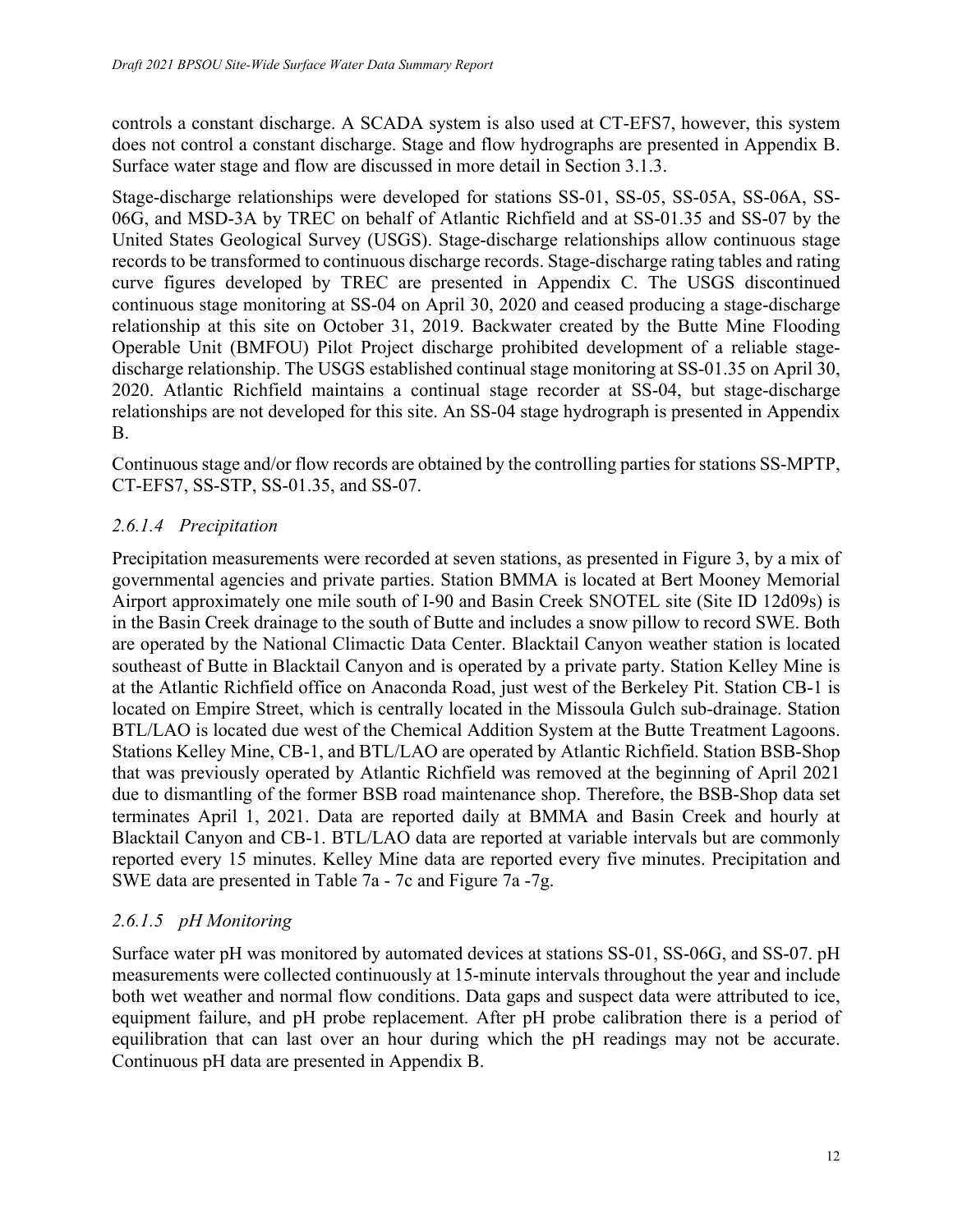#### <span id="page-14-0"></span>*2.6.2 Diagnostic SW Monitoring*

Diagnostic monitoring consisted of continuous flow monitoring and water quality sampling performed in accordance CFRSSI and TREC SOPs as outlined in the QAPP. Previously, in the *Butte Hill Diagnostic Surface Water Monitoring Plan* (DSWMP) (Atlantic Richfield, 2017), diagnostic stations were given a level rating depending on their location within the basin. Level 1 stations are located at the bottom of the basin, level 2 stations are located part way up the basin and level 3 stations are located at the top of the drainages. Diagnostic monitoring in 2021 only included level 1 and level 3 monitoring stations. Level 2 stations monitored in 2013 and 2014 have been discontinued.

#### *2.6.2.1 Water Quality Monitoring*

Diagnostic water quality sampling consisted of collecting water quality samples during runoff conditions, primarily by automated samplers. These samplers were installed in late March and early April. Diagnostic water quality stations are presented in Figure 4 and a hydraulic schematic is presented in Figure 5. Sampling locations, descriptions, and monitoring equipment are presented in Table 4.

ISCO automatic samplers collect following initiation by an actuator device which detects the presence of water at a manually set stage. Actuators are set to initiate sampling during the rising limb of the hydrograph. The magnitude and duration of flow and actuator position may have resulted in sampling at different points on the hydrograph.

#### *2.6.2.2 Flow Monitoring*

Diagnostic surface water flow was recorded by automated devices at surface water stations within the BPSOU monitoring network. Water depth and velocity data were collected by area-velocity (AV) Meters as presented in Table 4. Hydrographs are presented in Appendix F.

#### <span id="page-14-1"></span>*2.6.3 Sediment, Habitat, and BMI Monitoring*

Sediment sampling was conducted August 12 and 13, 2021 at three stream reaches, each approximately 500 feet long. The reaches were located at surface water stations SS-01, SS-06A, and SS-06G. Table 5 and Figure 6 identify the sediment sampling reaches. Each sample consisted of a 5-point composite sampled along the entire reach. An effort was made to evenly space the sub-sample collection points along the reach, but exact sub-sample points were controlled by the location of available sediment. Three depth intervals were attempted at each reach, 0-2 inches, 2- 6 inches, and 6-12 inches. An inadequate amount of sediment was obtained for the 6-12 inch interval at SS-06A, so pH, TOC, and particle size analyses were omitted. No sediment was obtained for the 6 to 12 inch interval at SS-06G.

Benthic macroinvertebrate (BMI) sample collection and habitat monitoring were conducted August 9 and 10, 2021 at three stream reaches collocated with the sediment sampling reaches. The reaches were located at surface water stations SS-01, SS-06A, and SS-06G. Table 5 and Figure 6 identify the BMI and habitat monitoring reaches. Four replicate BMI samples were collected within each reach. Each replicate was submitted to the laboratory as a separate sample to undergo taxonomic analyses. BMI sample and habitat transect location coordinates are presented in Table 6. BMI samples were collected in riffle habitats from the least embedded, most heterogenous cobble substrates found at each site, using a Hess sampler with 1,000-micron mesh netting. In-situ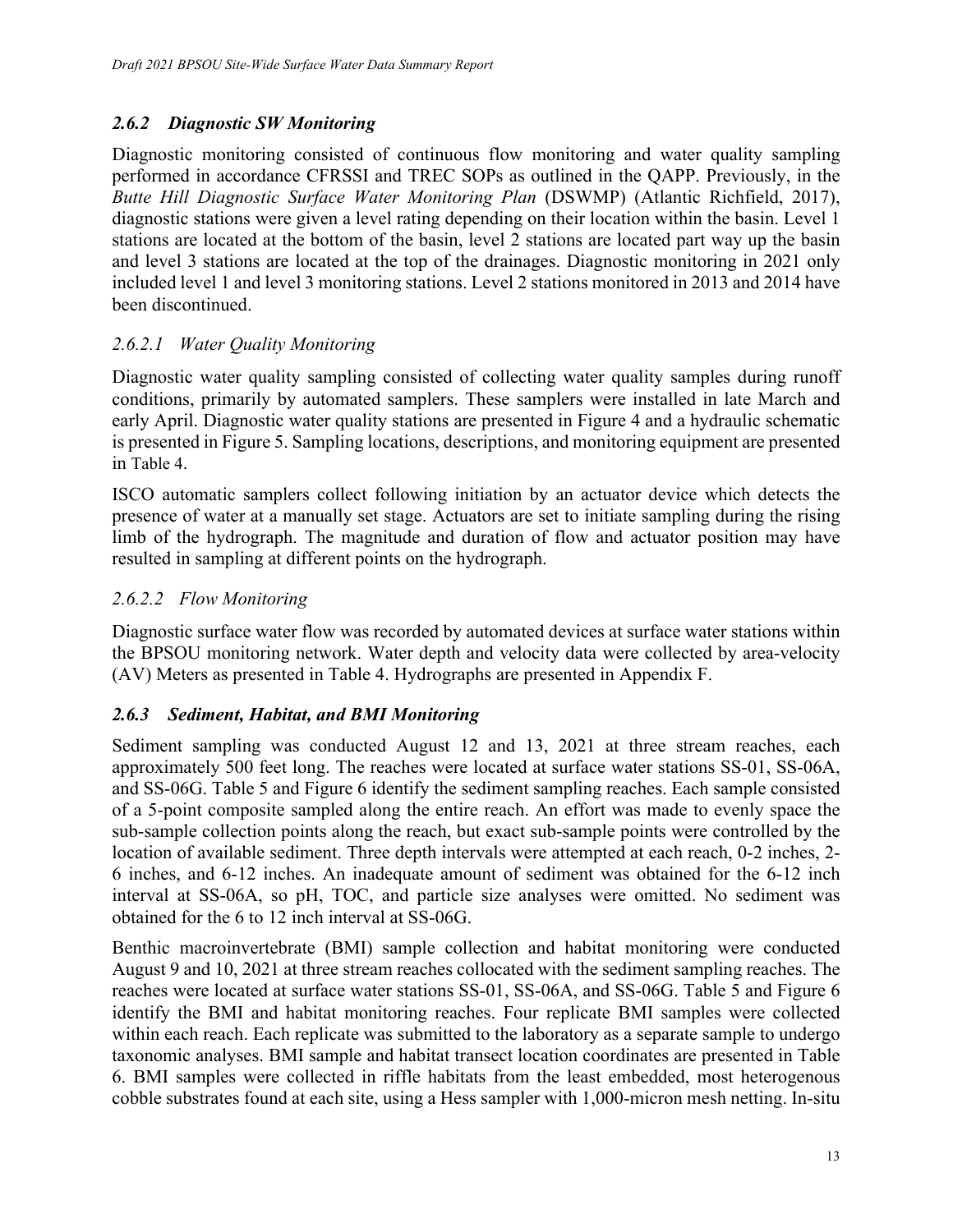measurements of pH, water temperature, dissolved oxygen, and specific conductance were made concurrently with BMI sample collection.

BMI sample collection was followed by habitat monitoring. Habitat monitoring was conducted using EPA's Rapid Bioassessment Protocols (RBP) (Barbour et al, 1999), as well as elements of EPA's Environmental Monitoring and Assessment Program (EMAP) (EPA, 1998). The characteristics sampled in 2021 included epifaunal substrate and available cover; embeddedness and pool substrate characterization; velocity, depth, and pool variability; sediment deposition; channel flow status; channel alteration; frequency of riffles and channel sinuosity; and bank stability. The next scheduled vegetation monitoring will occur in 2022. To employ the RBP and EMAP, sample reaches, established as 40 times the average wetted width, were divided into 11 channel cross-sections (transects) at equal intervals along the reach length. These transects were labeled A through K. Transect A represented the most downstream transect within the reach and transect K represented the most upstream transect within the reach. Transect coordinates are provided in Table 6.

# <span id="page-15-0"></span>**3.0 DATA SUMMARY**

#### <span id="page-15-1"></span>**3.1 Normal Flow and WW**

Monitoring activities during 2021 consisted of water quality sampling, field parameter measurements, stage and flow measurements, and acquisition and review of precipitation and SWE data. These activities were performed in accordance with CFRSSI and TREC SOPs and are outlined in the QAPP. The following sections present analytes, field conditions, frequency of sampling events, and counts of natural samples. Appendix A presents the normal flow and wet weather data.

#### <span id="page-15-2"></span>*3.1.1 Normal Flow Monitoring*

During the 2021 monitoring period, normal flow water quality was monitored 12 times at SS-01, SS-01.35, SS-04, SS-05, SS-05A, SS-06A, SS-06G, and SS-07. A total of 144 samples were collected during this monitoring, 120 of which were primary samples, 12 were duplicates, and 12 were blanks. All normal flow samples were analyzed for dissolved metals, total metals, alkalinity, nitrate/nitrite, sulfate, TDS, and TSS. Samples collected at SS-01, SS-01.35, SS-06G, and SS-07 were also analyzed for dissolved organic carbons (DOC), phosphorus (P), Total Kjeldahl Nitrogen (TKN), and ammonia (NH3). Duplicate and blank sample analysis included the extra analyses. In 2021, normal flow monitoring produced 2,864 natural sample data points. Because the shipment of a cooler was delayed by the courier in February, ten samples arrived outside the TDS and TSS holding time; thus, analysis for these parameters was cancelled. Additionally, a sulfate result from September monitoring was rejected due to not meeting holding time requirements, and an alkalinity result from November monitoring was rejected due to not being comparable to historical data. Thus, analytical completeness for normal flow monitoring was 99%. Completeness for normal flow field parameter measurements was 100%.

Normal flow conditions were potentially affected by fluctuations in upland snowmelt, in groundwater inputs, and in changes to controlled inputs to the stream. Normal flow water quality analytical results are presented in Table 9a through Table 9c, as well as in Appendix A. These tables present analytical results, associated laboratory and validation qualifiers, and data utilization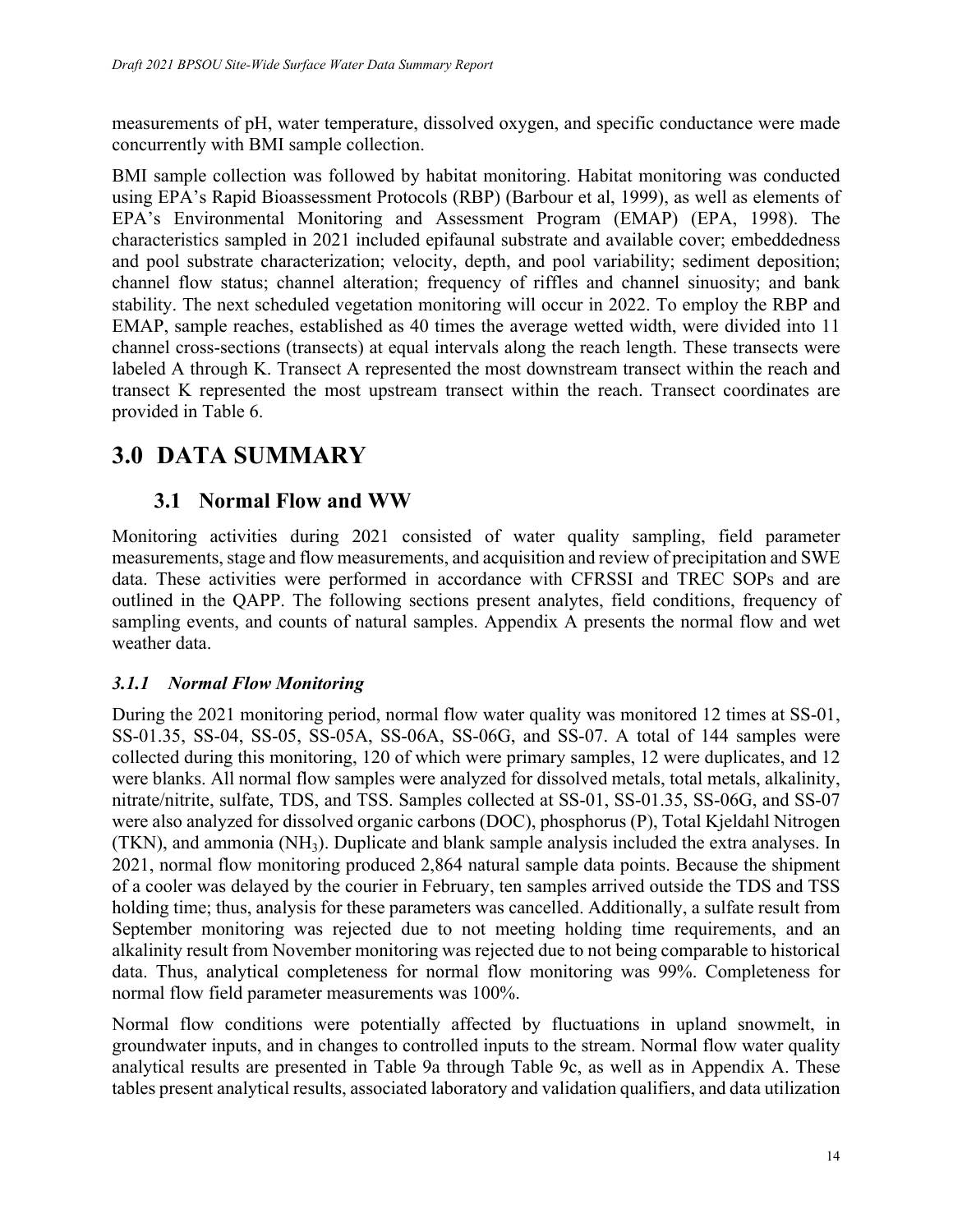category. Table 9d includes field parameter measurements and stage and flow data collected during normal flow monitoring. Normal flow data quality is discussed in detail in Appendix A. Tables A5a through A5d present field duplicate results, field blank results, sample holding times for each analytical parameter, and laboratory QC sample results. Deviations are listed in Section [4.1](#page-19-2).

#### <span id="page-16-0"></span>*3.1.2 Wet Weather Monitoring*

Given the difficulty in predicting wet weather events, the QAPP does not specify the frequency or number of samples to be collected for wet weather data.

During the 2021 monitoring period, eight wet weather events were sampled at eight stations between May 23 and August 21 as presented in Table 10. A total of 304 wet weather natural samples were analyzed for total metals, dissolved metals, alkalinity, nitrate/nitrite, sulfate, TDS, and TSS. Samples from SS-01, SS-01-P, SS-06G, SS-06G-P, SS-07, and SS-07-P collected in the first storm event of the month were also analyzed for DOC, phosphorus, TKN, and ammonia. A total of 320 samples were collected, 304 of which were primary ISCO samples, 14 were duplicate ISCO samples, and 14 were field blanks. In 2021, wet weather monitoring produced 8,896 natural sample data points. Seven AgTR results from May were rejected due to not meeting matrix spike recovery requirements. Thus, completeness for 2021 wet weather data was 99.9 %.

Wet weather sampling may include incomplete laboratory analysis due to insufficient volume. Although not a deviation, samplers may fail to collect or may collect incorrectly during a wet weather event because the initial sampler intake stage was set too high or too low; the sample intake or bubbler lines were damaged; the sampler lost power; or the flow meter failed. When ISCOs failed to collect and backup DTEC samples were available, the DTEC samples were submitted to the labs. Prior to the wet weather event on August 18, samplers at SS-01, SS-01-P, and SS-01.35 collected early on August 16 and 17 due to the initial sampler intake stage being set too low. Due to the early collection, these samplers were not triggered by the August 18 event.

Wet weather-associated field parameters are collected only when field grab (FG) samples are collected. There were neither DTEC nor FG wet weather samples collected in 2021. Wet weather water quality results are presented in Table 11a through Table 11c, as well as in Appendix A. These tables present analytical results and their associated laboratory and validation qualifiers and data utilization categories. Table 11d presents the stage and calculated flow associated with each wet weather sample. Wet weather data quality is discussed in detail in Appendix A. Tables A6a through A6d present field duplicate results, field blank results, sample holding times for each analytical parameter, and laboratory QC sample results. Deviations are listed in Section [4.1](#page-19-2).

#### <span id="page-16-1"></span>*3.1.3 Stream Stage and Flow Monitoring*

Locations of continuous stage recorders are presented in Table 3. Stage measurements at sites downstream of the BMFOU Berkeley Pit and Discharge Pilot Project (BMFOU Discharge Pilot Project) were affected by fluctuations of Pilot Project discharge throughout the year. Some continuous stage records were incomplete and contained data gaps or erroneous data. Data gaps and erroneous data were mainly attributed to freezing temperatures and equipment failure. Fifteen to thirty-minute data losses occurred at multiple sites throughout the year when maintenance was performed, such as battery and programming changes. Stage and discharge hydrographs are presented in Appendix B, and stage-discharge relationships are presented in Appendix C. Deviations are listed in Section [4.1.](#page-19-2)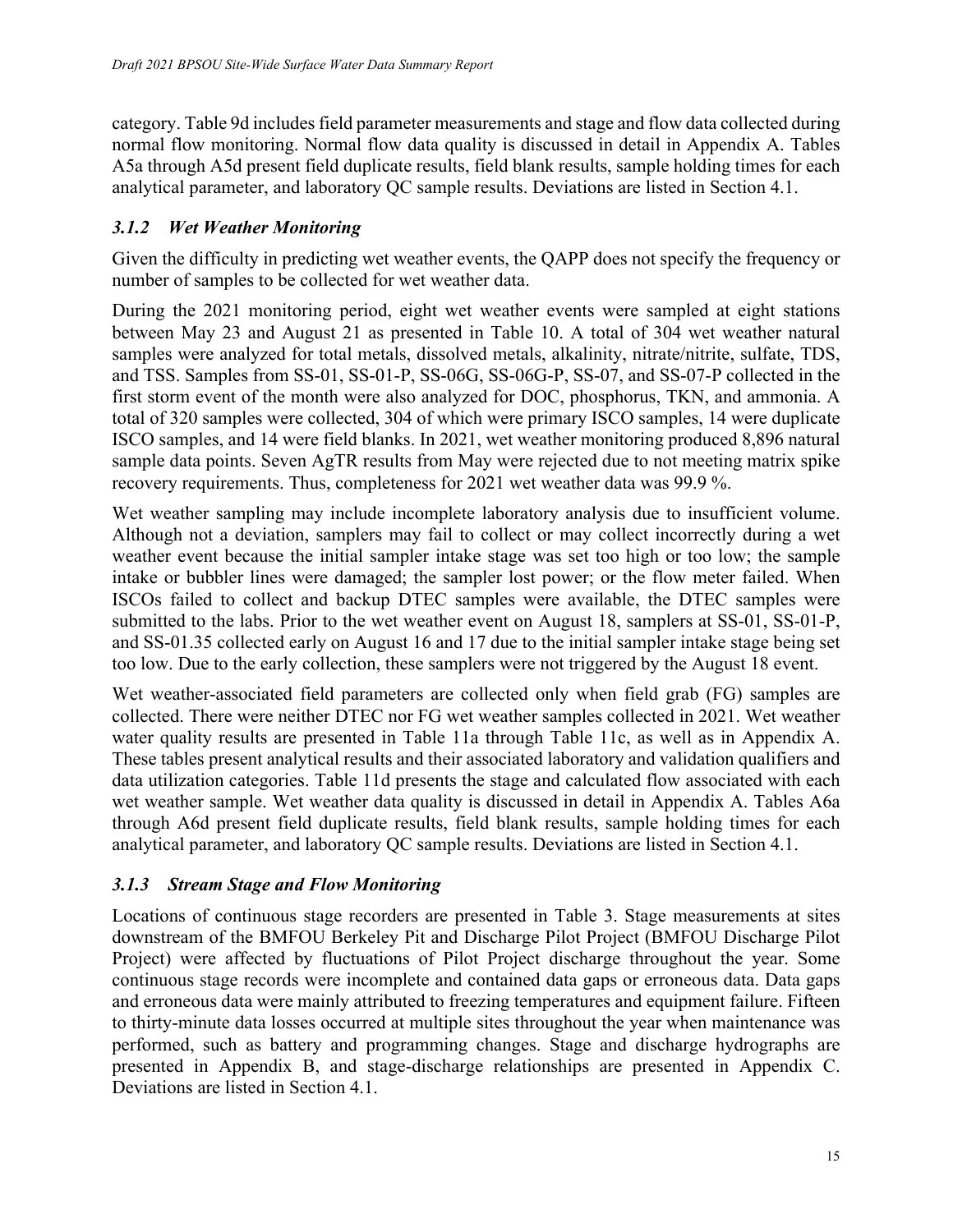#### <span id="page-17-0"></span>*3.1.4 Precipitation Data*

Most of the 2021 calendar precipitation came between April and August, while the majority of high elevation snowmelt occurred in early May. February saw the greatest SWE gain of 2.3 inches. SWE peaked April 26 at 6.3 inches. The SWE at the Basin Creek SNOTEL site was first recorded as zero on May 14. Late May saw a short increase to 0.8 inches SWE, but quickly returned to 0 before snow accumulation resumed in October.

Of the precipitation stations monitored, Basin Creek had the greatest precipitation in 2021 (13.5 inches), followed by Blacktail Canyon (9.72 inches), CB-1 (8.61 inches), Kelley Mine (6.63 inches), and BMMA (6.48 inches). Station BTL/LAO recorded 4.95 inches of precipitation in 2021, but this station experienced a data loss from early August to mid-November. Station BSB-Shop was removed April 1, 2021 due to the BSB road maintenance shop being dismantled to allow for the Parrott Tailings removal project to proceed. In the three months prior to station removal, 1.02 inches of precipitation was recorded at BSB-Shop. Total 2021 SWE, at the Basin Creek SNOTEL site, was 9.6 inches gained and 9.6 inches lost for a net gain of 0.0 inches. Daily, monthly, and total precipitation data are presented in Table 7a and Table 7b. SWE data are presented in Table 7c. Daily precipitation results are presented in Figure 7a through Figure 7g.

The daily datasets for Blacktail Canyon, Basin Creek, CB-1, and BMMA were 100% complete, while the Kelly Mine was 88.49% complete (42 missing data points) and BTL/LAO was 69.31% complete (112 missing data points). Station BSB-Shop was operated through 1400 on April 1, 2021, and the data set was 100% complete for this period.

### <span id="page-17-1"></span>**3.2 Diagnostic Monitoring**

Monitoring activities during 2021 consisted of water quality sampling as well as stage and flow measurements. These activities were performed in accordance with CFRSSI and TREC SOPs and are outlined in the QAPP. The following sections present analytes, frequency of sampling events, and counts of natural samples.

#### <span id="page-17-2"></span>*3.2.1 Water Quality Monitoring*

Given the difficulty in predicting wet weather events, the QAPP does not specify the frequency or number of samples to be collected for diagnostic wet weather data. During the 2021 monitoring period, twenty wet weather events were sampled at ten diagnostic stations between May 7 and October 8 as presented in Table 12. Diagnostic monitoring stations are presented in Table 4. A total of 295 wet weather diagnostic samples were collected, and of these 253 were natural samples, 21 were field duplicates, and 21 were field blanks. The intended analyses for each sample were total metals, dissolved metals, sulfate, and TSS. Due to inadequate sample volumes, numerous samples did not receive all analyses, with sulfate and TSS most often omitted, followed by dissolved metals. Of the intended 4,048 natural sample analyses, 3,841 were completed. Thus, analytical completeness for 2021 diagnostic wet weather was 95%. Diagnostic wet weather water quality results are presented in Table 13a through Table 13c, as well as in Appendix E. These tables present analytical results, associated laboratory and validation qualifiers, and data utilization category. Table 13d presents calculated flows associated with diagnostic wet weather sample times. Empty cells in Table 13d indicate that the level and velocity criteria to accurately calculate flow were not met, so flows were not calculated for those sample times. Level and velocity criteria are presented in Section [3.2.2](#page-18-0). Diagnostic wet weather data quality is discussed in detail in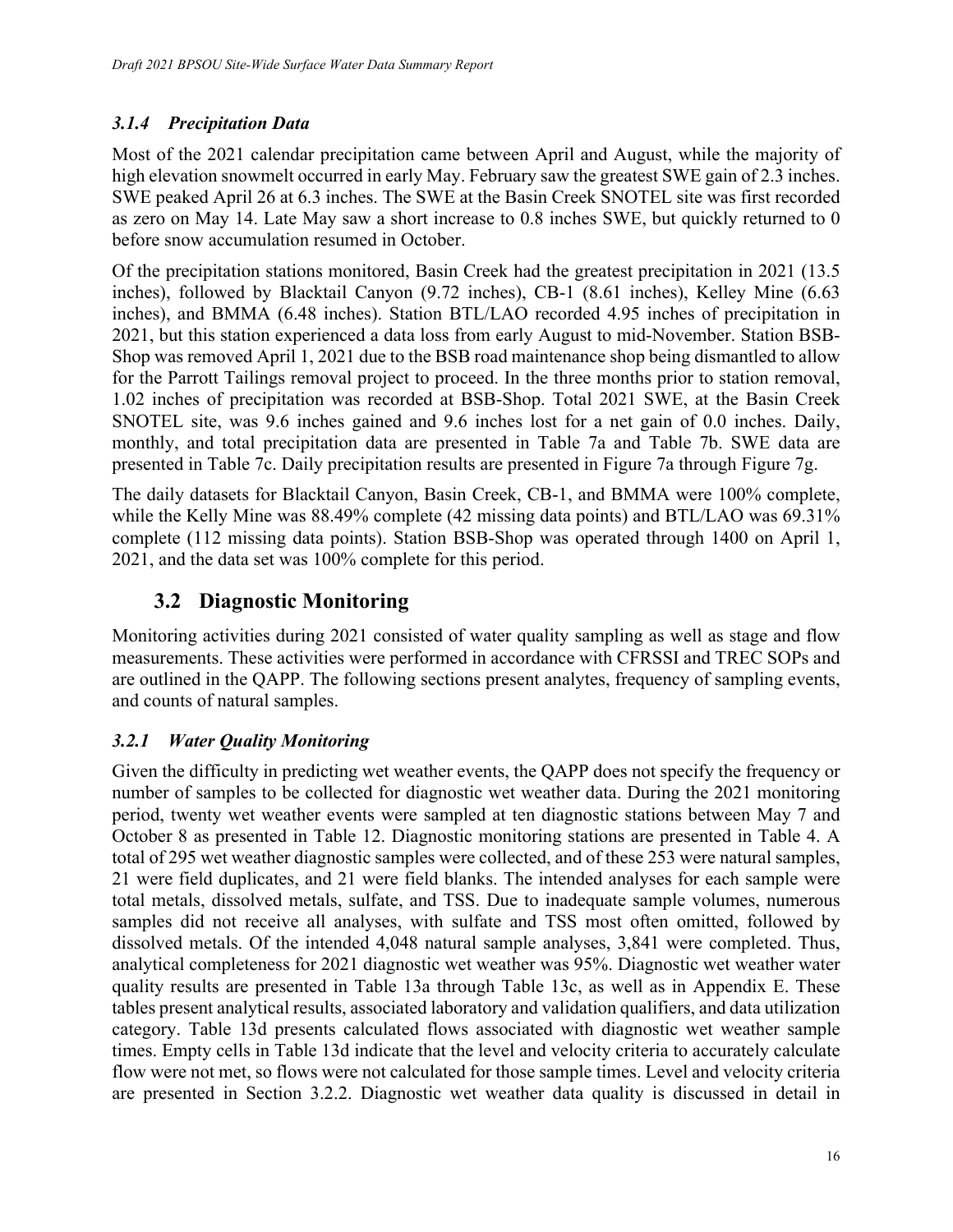Appendix E. Tables E3a through E3d present field duplicate results, field blank results, sample holding times for each analytical parameter, and laboratory QC sample results.

#### <span id="page-18-0"></span>*3.2.2 Diagnostic Level and Flow Monitoring*

AV meters were maintained at diagnostic stations as presented in Table 4. Diagnostic wet weather hydrographs are presented in Appendix F. Some flow records contain data gaps or suspect data that are mainly attributed to low water levels, standing water or backflow, and occasionally due to ice or equipment malfunction. At water levels less than 0.08 inches, velocity measurements are uncertain, and the level measurement is uncertain at levels below 0.033 inches. For levels between 0.033 inches and 0.08 inches where the velocity measurement is suspect, the stage measurement is used to calculate a discharge based on Manning's equation. Suspect data at specific continuous recorder stations are listed below. Deviations are listed in Section [4.2.](#page-20-0)

- MSD-CLV-3A: The sampling equipment in the culverts were removed on August 17 to accommodate the construction work required for the BTL stress test. The sampling equipment was re-installed August 27.
- BG-CLV-1: Suspect data points caused by standing water or backflow occurred in May through August.
- GG-CLV-I: Suspect data points occurred from April through June and in September.
- MG-CLV-0: Suspect data points occurred from April through the first week of May.
- TX-HD-OUT: Suspect data points occurred on March 31 and April 1.
- LC-CLV-1: Suspect data points caused by standing water or backflow occurred periodically from June 10 through October.

### <span id="page-18-1"></span>**3.3 Sediment Monitoring**

In 2021, sediment samples were collected August 12 and 13 along the three stream reaches presented in Table 5. Eight natural samples, 1 field duplicate, and 1 field blank were collected. The eight natural samples consisted of the 0-2 inch and 2-6 inch depth intervals at the SS-06G reach and the 0-2 inch, 2-6 inch, and 6-12 inch depth intervals at the SS-06A and SS-01 reaches. Each 0-2 inch and 6-12 inch sample consisted of a five-point composite sample, with the two depth intervals being collocated. At SS-01 and SS-06A, the 6-12 inch interval consisted of only two subsamples (collocated with the 0-2 and 2-6 inch intervals). At SS-06G it was not possible to penetrate the armored streambed past six inches, thus, no 6-12 inch interval samples were collected. Each sub-sample point was field characterized for color, texture, grain size, and estimated sorting. Field characterization forms are provided in Appendix H. Each sample was to be analyzed for total arsenic, cadmium, copper, lead, mercury, zinc, pH, total organic carbon (TOC), and particle size; thus 108 natural sample analyses were anticipated. Note that particle size includes three size categories % clay, % silt, % sand. Based on the percentages of each category, texture is also reported. An inadequate amount of sediment was obtained for the 6-12 inch interval at SS-06A so pH, TOC, and particle size analyses were omitted. Of the anticipated 88 natural sample analyses, 83 were completed; thus, completeness was 94%.

Sediment data quality is discussed in detail in Appendix I and analytical results are presented in Table 14a through 14c. These tables include analytical results, associated laboratory and validation qualifiers, and data useability categories. Deviations are listed in Section [4.3.](#page-20-1)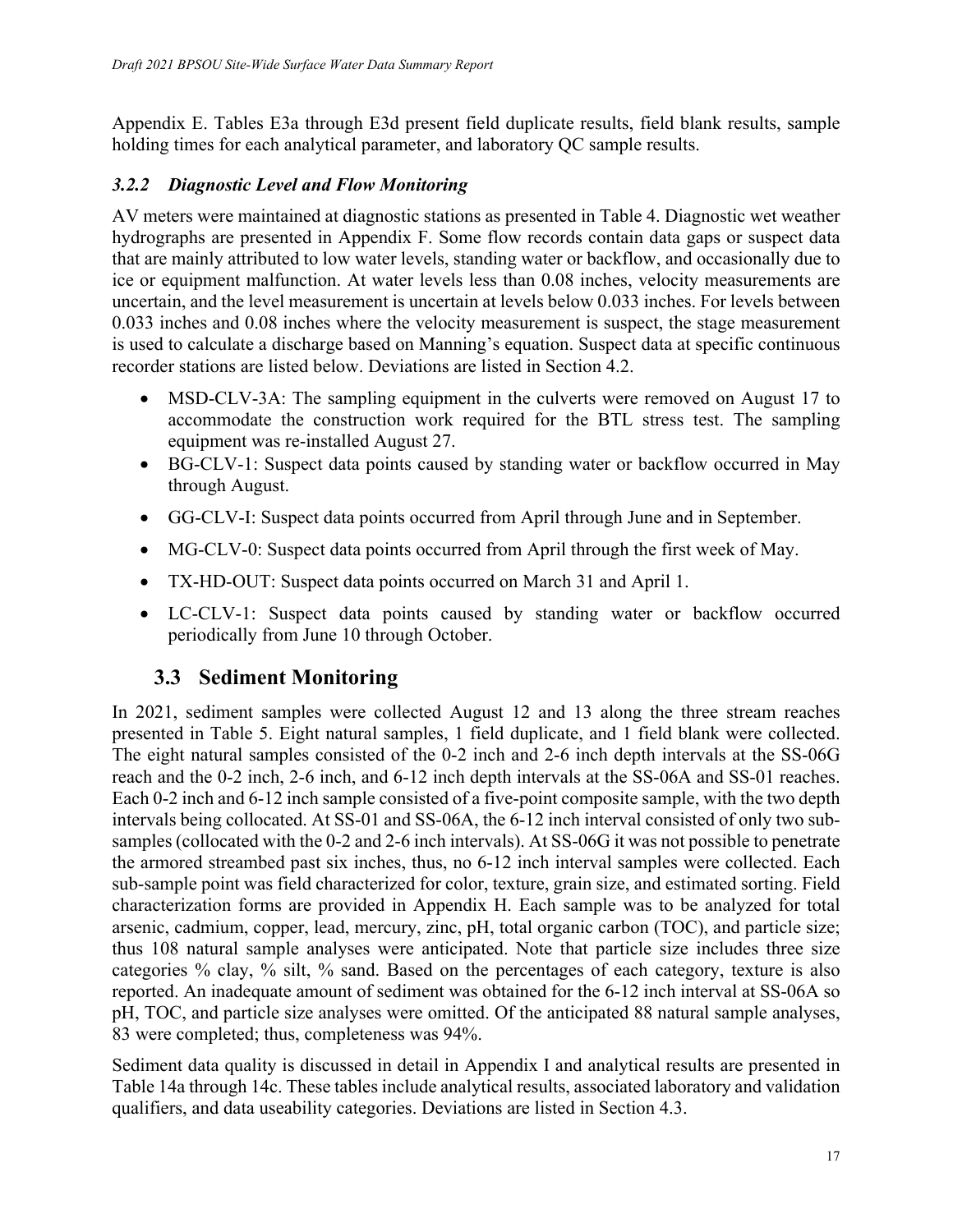### <span id="page-19-0"></span>**3.4 BMI and Habitat Monitoring**

In 2021, BMI samples were collected August 9 and 10 along the three stream reaches presented in Table 5. Four replicate BMI samples were collected at each stream reach; thus, 12 individual samples were submitted to the laboratory for taxonomic classification. The goal was to assess each sample for the metrics presented in Table 15. All of these assessments were completed. BMI sampling precision is related to variability and is assessed by comparing the replicate samples collected at each site. The goal was to have  $\leq 20\%$  relative standard deviation (RSD) in taxa richness and that was achieved. To measure laboratory enumeration precision, 10% of a sample set was counted by a second taxonomist, with a goal of having  $> 90\%$  similarity. Laboratory identification precision is measured in a similar manner, with a goal of >85% agreement. Both enumeration and identification precision were achieved. Appendix L presents the BMI data.

BMI taxa, community metrics, and taxa tolerance levels for each of the three stream reaches monitored are presented in Table 16a through Table 16c, Table 17a through 17c, and Table 18a through 18c, respectively. Table 19 presents field parameter measurements collected at each monitoring reach.

Habitat monitoring was completed in tandem with BMI monitoring. Each site was first sampled for the BMI community, and habitat monitoring was then completed before moving on to the next site. Habitat monitoring field forms are presented in Appendix K. Deviations are listed in Section [4.4](#page-20-2).

# <span id="page-19-1"></span>**4.0 DEVIATIONS**

### <span id="page-19-2"></span>**4.1 Normal Flow and WW**

Fifteen to thirty-minute data losses occurred at multiple sites throughout the year when maintenance was performed, such as battery or programming changes.

- Power failures at the SS-01 continuous data recorder resulted in a data loss from 07:00 to 16:15 on April 22 and from 07:30 on November 3 to 08:15 on November 4.
- A power failure at the SS-05A continuous data recorder resulted in a data loss from 13:45 on December 6 to 13:15 on December 23.
- An equipment failure at the SS-06A continuous data recorder resulted in a data loss from 08:00 to 10:00 on December 12.
- In-depth maintenance on the continuous stage data recorder at SS-06G resulted in a data loss from 10:30 to 12:15 on November 19.
- Due to off-specification flow at the BMFOU Pilot Project plant during the June 9 baseflow sampling event, water quality samples and flow measurements at SS-01 and SS-01.35 were collected first while waiting for Pilot Project discharge water to reach SS-07 after discharge resumed. It was agreed upon by field crews and the QAO that any sediments suspended in the water column caused by sampling these upstream sites would settle out before the water reached SS-07, where sampling was resumed in the usual downstream to upstream order.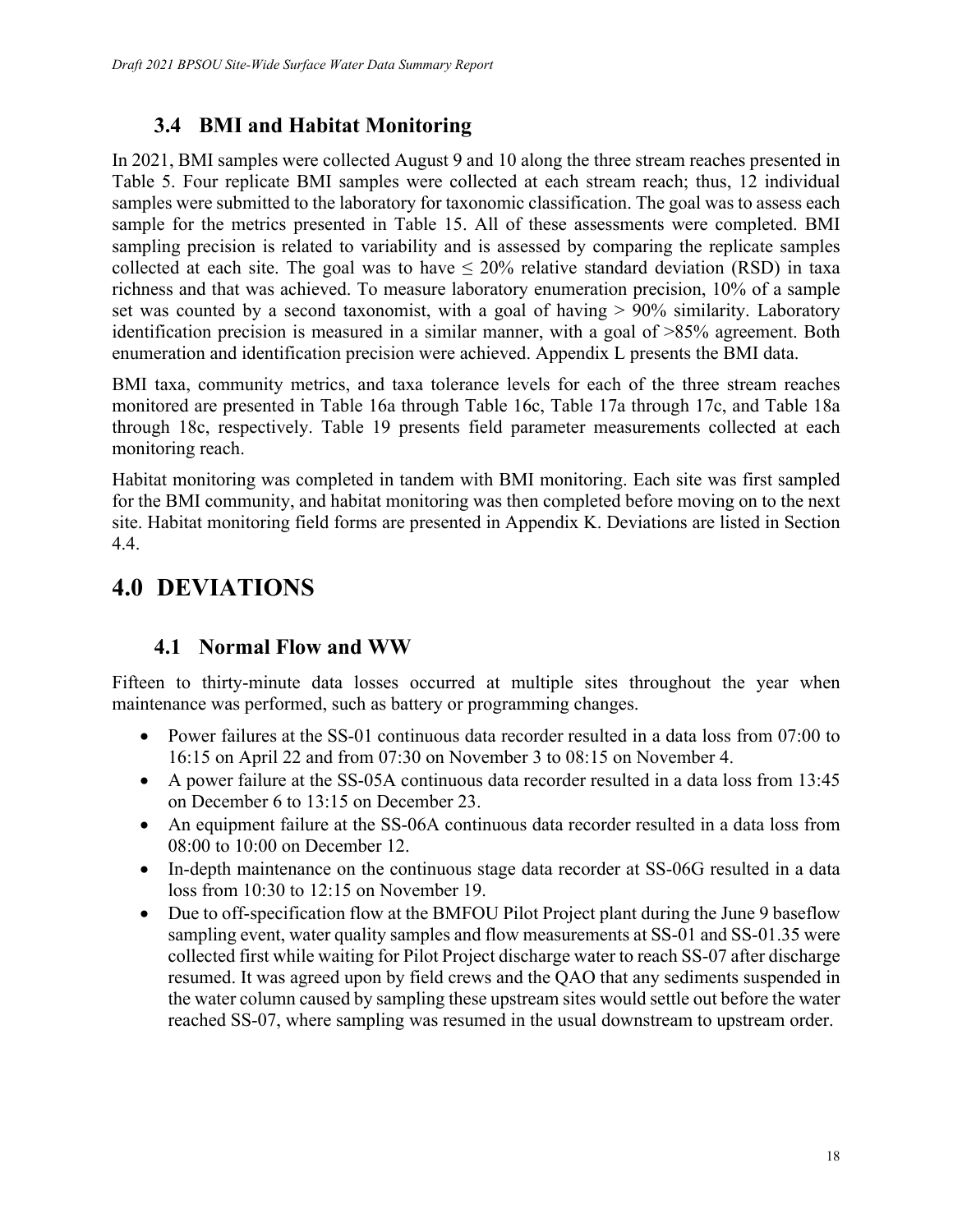### <span id="page-20-0"></span>**4.2 Diagnostic**

Fifteen to thirty-minute data losses occurred at multiple sites throughout the year when maintenance was performed, such as battery or programming changes. The sensors on AV meters are replaced as they near the end of their life expectancy.

- GG-CH-1: A data gap occurred from 14:55 on May 3 to 12:45 on May 7.
- MG-CLV-0: A data gap occurred from 15:30 on August 31 to 09:40 on September 16.
- LC-CLV-1: The AV meter was replaced on June 10. All data prior to June 10 are suspect.
- GG-CH-1: The AV meter was replaced on May 7. All data prior to May 7 are suspect.
- MSD-CLV-3A: The AV meters in both culverts were replaced on June 2. All data prior to June 2 are suspect.

### <span id="page-20-1"></span>**4.3 Sediment**

- An inadequate amount of sediment was obtained for the 6 to 12 inch interval at SS-06A, so pH, TOC, and particle size analyses were omitted.
- No photos were taken of sample cores.
- Inaccurate coordinates were obtained for SS-06G transect 1, and no coordinates were obtained for SS-06G transects 2 and 3.
- When completing the electronic field form, Site SS-06G was mistakenly chosen at SS-01 Transect 2. Thus the mapped sediment sample points for SS-01 in Appendix H name SS-01 Transect 2 as SS-06G Transect 2.

### <span id="page-20-2"></span>**4.4 BMI and Habitat**

• None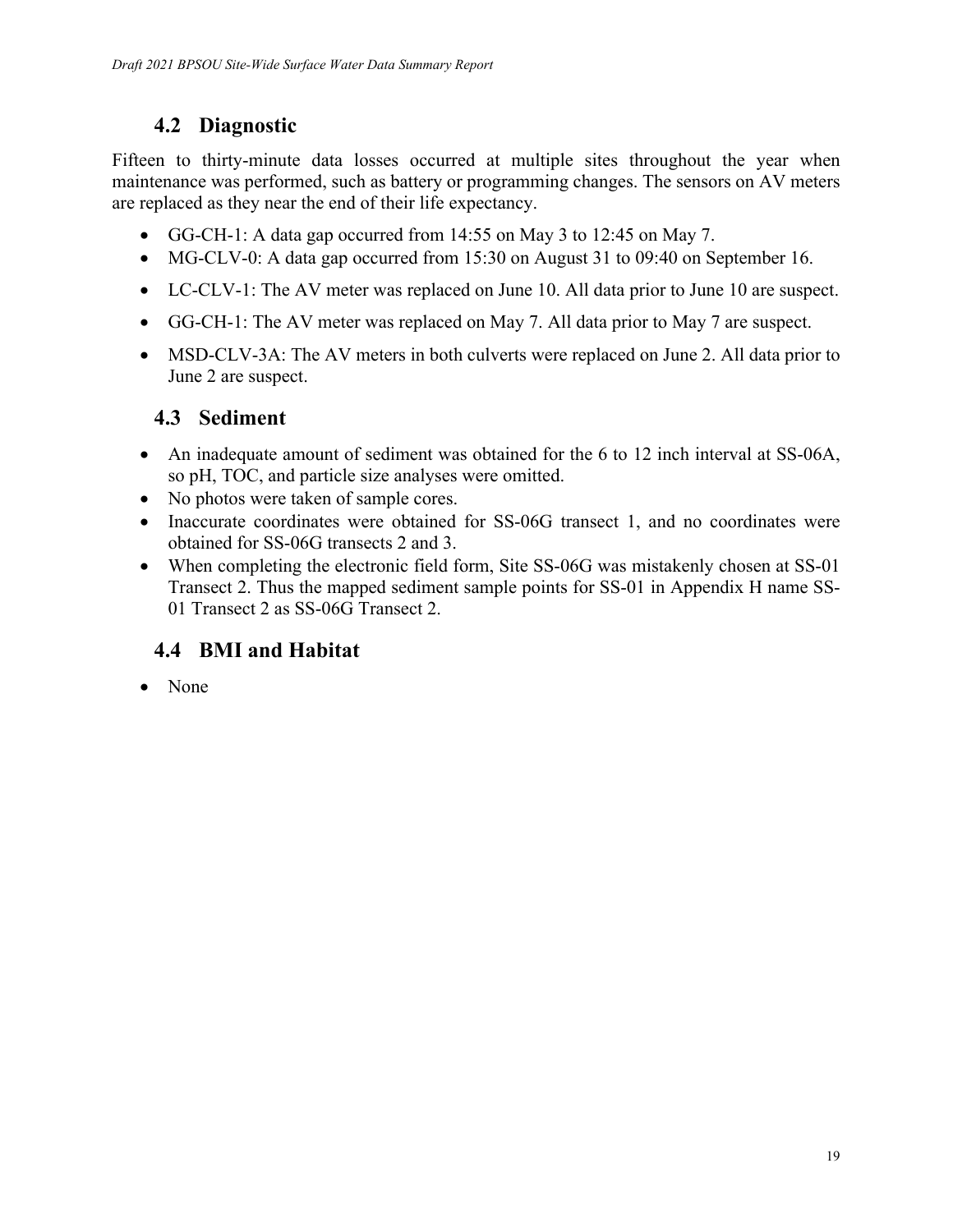### <span id="page-21-0"></span>**5.0REFERENCES**

- ARCO, 1992a. Clark Fork River Superfund Site Investigations Laboratory Analytical Protocol, April, 1992.
- ARCO, 1992c. Clark Fork River Superfund Site Investigations Data Management/Data Validation Plan, June, 1992.
- ARCO, 1992d. Clark Fork River Superfund Site Investigations Standard Operating Procedures, September, 1992.
- ARCO, 1993. Clark Fork River Superfund Site Investigations Pilot Data Summary Report for Organic and Inorganic Data, April, 1993.
- ARCO, 2000a. Clark Fork River Superfund Site Investigations Data Management/Data Validation Plan Addendum, June, 2000.
- ARCO, 2000b. Clark Fork River Superfund Site Investigations Pilot Data Report Addendum, July, 2000.
- Atlantic Richfield 2020. Final Butte Priority Soils Operable Unit Interim Site-Wide Surface Water Monitoring Quality Assurance Project Plan (QAPP) 2020 and 2021 Monitoring Period. Atlantic Richfield, October, 2020.
- Hilsenhoff, W. L. 1987. "An Improved Biotic Index of Organic Stream Pollution." *Great Lakes Entomologist*. 20:31-39.
- Ingersoll, C. G., MacDonald, D. D., Wang, N., Crane, J. L., Field, L. J., Haverland, P. S., ... & Smorong, D. E. 2000. Predictions of sediment toxicity using consensus-based freshwater sediment quality guidelines. GLNPO, USEPA, 2000.
- Ingman, G. L. and M. A. Kerr. 1989. Water Quality in the Clark Fork River Basin, Montana: State fiscal years 1988-1989. Montana Dept. of Health and Environmental Sciences, Water Quality Bureau.
- Kaufman, P.R. and E.G. Robinson. 1998. Physical Habitat Assessment. Pp 77-118 In: EPA, 1998. Environmental Monitoring and Assessment Program: Field Operations and Methods for Measuring the Ecological Condition of Wadeable Streams. EPA/620/R-94/004F. U.S. Environmental Protection Agency; Washington, D.C. September 1998.
- MacDonald, D. D., Ingersoll, C. G., & Berger, T. A. 2000. Development and evaluation of consensus-based sediment quality guidelines for freshwater ecosystems. *Archives of environmental contamination and toxicology*, *39*(1), 20-31.
- McGuire, D. L. 1987. Clark Fork River macroinvertebrate study, 1986. Technical report prepared for the Montana Governor's Office and Montana Water Quality Bureau.
- McGuire, D. L. 1989. Clark Fork River aquatic macroinvertebrate survey, August, 1987. Technical report prepared for the Montana Department of Health and Environmental Sciences/Water Quality Bureau.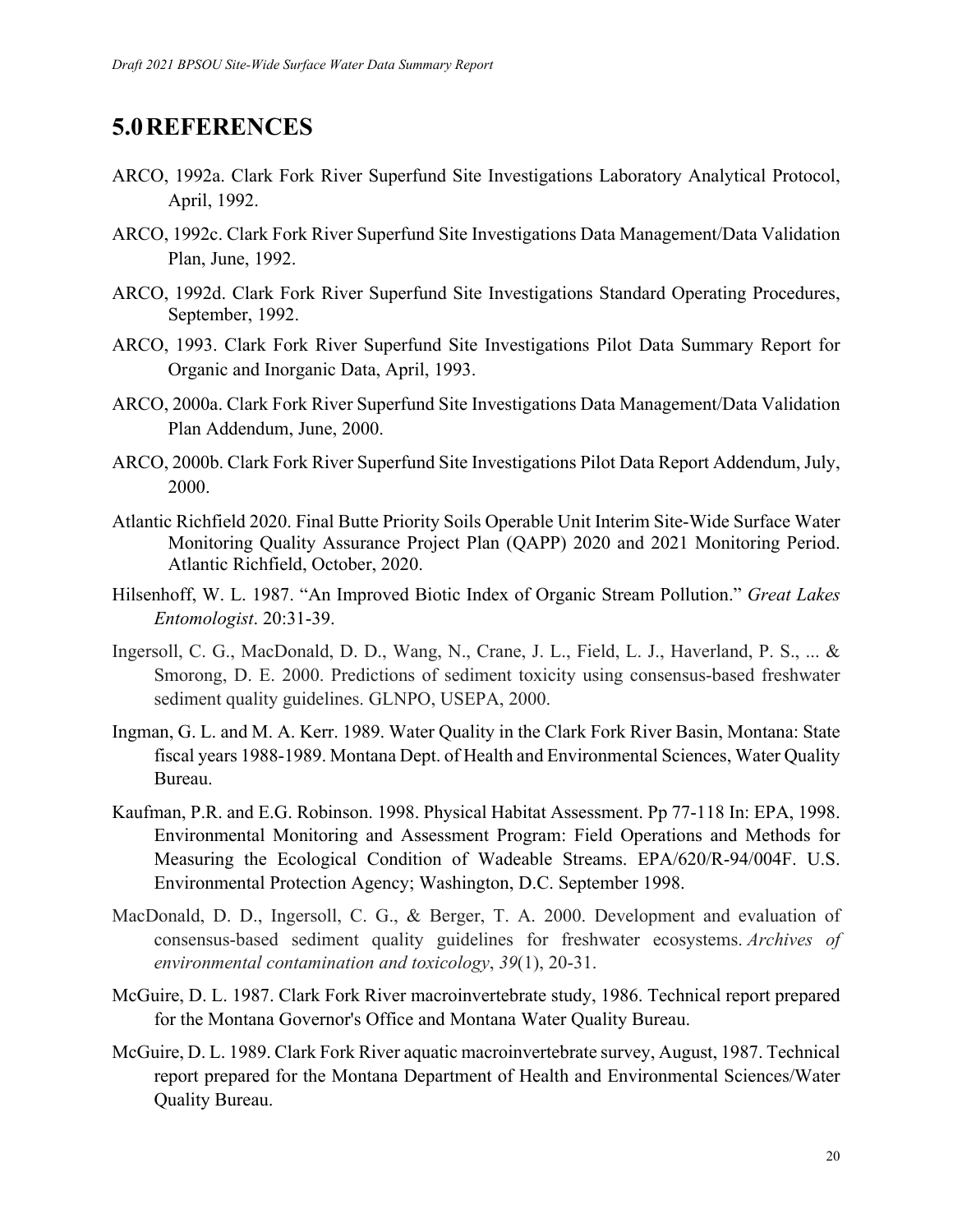- McGuire, D. L. 1992. *Montana Reference Streams Project: 1991 Aquatic Macroinvertebrate Surveys*. Technical report prepared for the Montana Department of Health and Environmental Sciences/Water Quality Bureau.
- McGuire, D. L. 2007. Clark Fork River Biomonitoring: Macroinvertebrate Community Assessments, 2006. Technical report prepared for USEPA, Region 8. Helena, Montana.
- McGuire, D. L. 2012. Clark Fork River Biomonitoring: Macroinvertebrate Community Assessments for 2012. Technical report prepared for USEPA, Region 8. Helena, Montana.
- McGuire, D. L. 2013. Clark Fork River Biomonitoring: Macroinvertebrate Community Assessments in 2011. Technical report prepared for CH2M HILL. Boise, Idaho.
- MTDEQ, 2012. Sample Collection, Sorting, Taxonomic Identification, and Analysis of Benthic Macroinvertebrate Communities Standard Operating Procedure. March 15, 2012.
- MTDEQ 2017. Circular DEQ-7, Montana Numeric Water Quality Standards, Montana Department of Environmental Quality, Planning, Prevention, and Assistance Division - Water Quality Standards Section, May 2017.
- Sauer, V.B., 2002. *Standards for the Analysis and Processing of Surface-Water Data and Information Using Electronic Methods*. U.S. Geological Survey Water-Resources Investigation Report 2002.
- Stagliano, D. 2020. Clark Fork River Biomonitoring: Macroinvertebrate Community Assessments for 2019. Technical report prepared for USEPA, Region 8. Helena, Montana.
- Stribling, J.B., S.R. Moulton II, and G.T. Lester. 2003. Determining the quality of taxonomic data. *Journal of the North American Benthological Society* 22:621-631.
- TREC, Inc. 2021. *Data Validation Guidelines for Inorganic Chemistry*. 2021.
- United States of America and The State of Montana. 2020. United States of America and The State of Montana, Plaintiffs, v. Atlantic Richfield Company and the City and County of Butte-Silver Bow, a Municipal Corporation and Political Subdivision of the State of Montana, Defendants. Consent Decree for the Butte Priority Soils Operable Unit Partial Remedial Design/Remedial Action and Operation and Maintenance. Civil Action no. CV 89-039- BU-SEH. November 2020.
- USEPA, 2006a. Guidance on Systematic Planning Using the Data Quality Objectives Process, 2006.
- USEPA, 2006b. Record of Decision, Butte Priority Soils Operable Unit, Silver Bow Creek/Butte Area NPL Site. September, 2006.
- USEPA (US Environmental Protection Agency). 2020. *National Functional Guidelines for Inorganic Superfund Methods Data Review*, Washington DC: EPA, Office of Superfund Remediation and Technology Innovation. OLEM 9240.1-66. EPA-542-R-20-006. November 2020.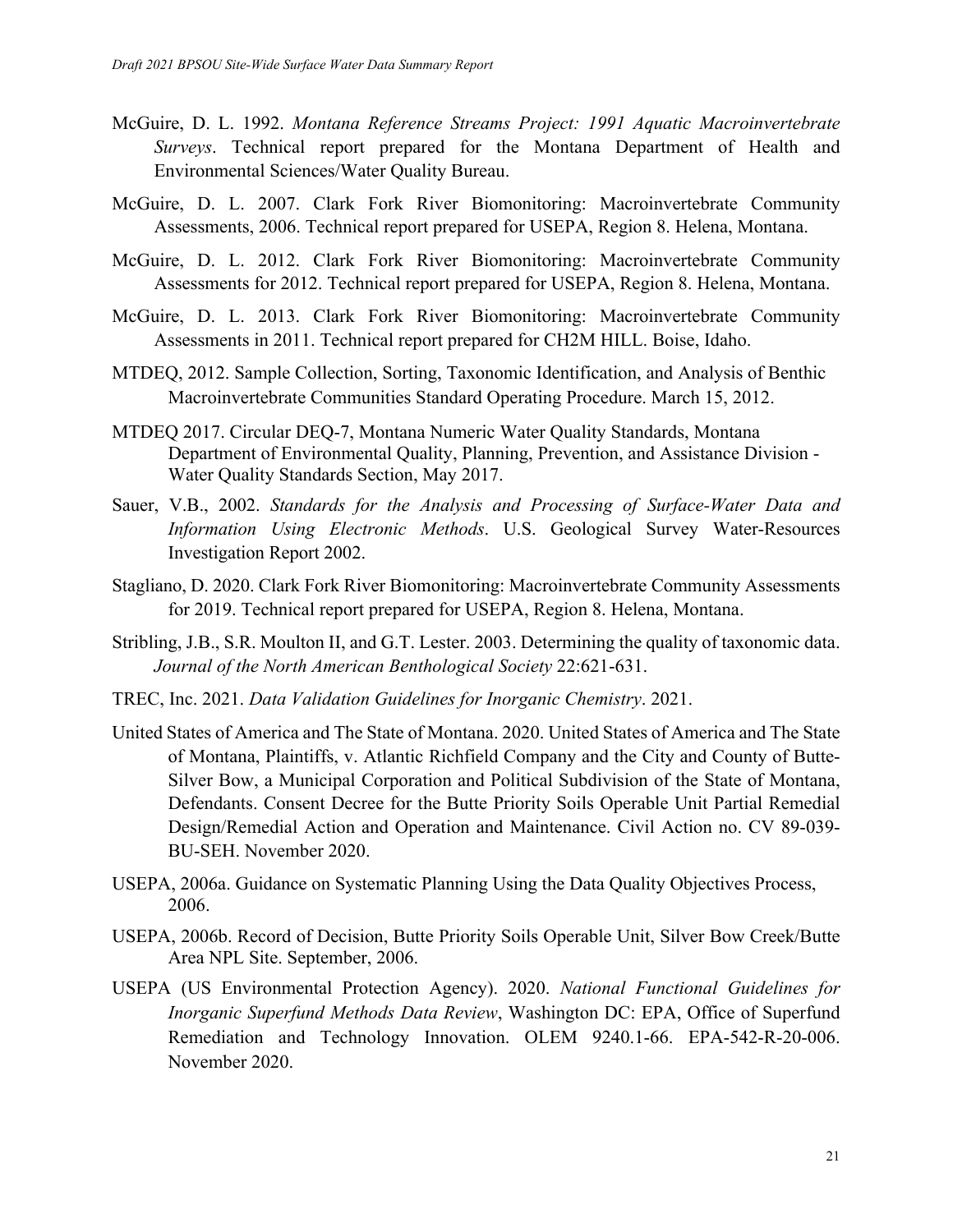USEPA, (US Environmental Protection Agency). 2020. *ROD for the Butte Priority Soils Operable Unit of the Silver Bow Creek/Butte Area Superfund Site. Butte-Silver Bow County, Montana.*  Appendix A to the Consent Decree. February 4, 2020.

Whittaker, R.H. 1975. *Communities and Ecosystems*, 2nd Edition. MacMillan Publishing Co., New York, NY.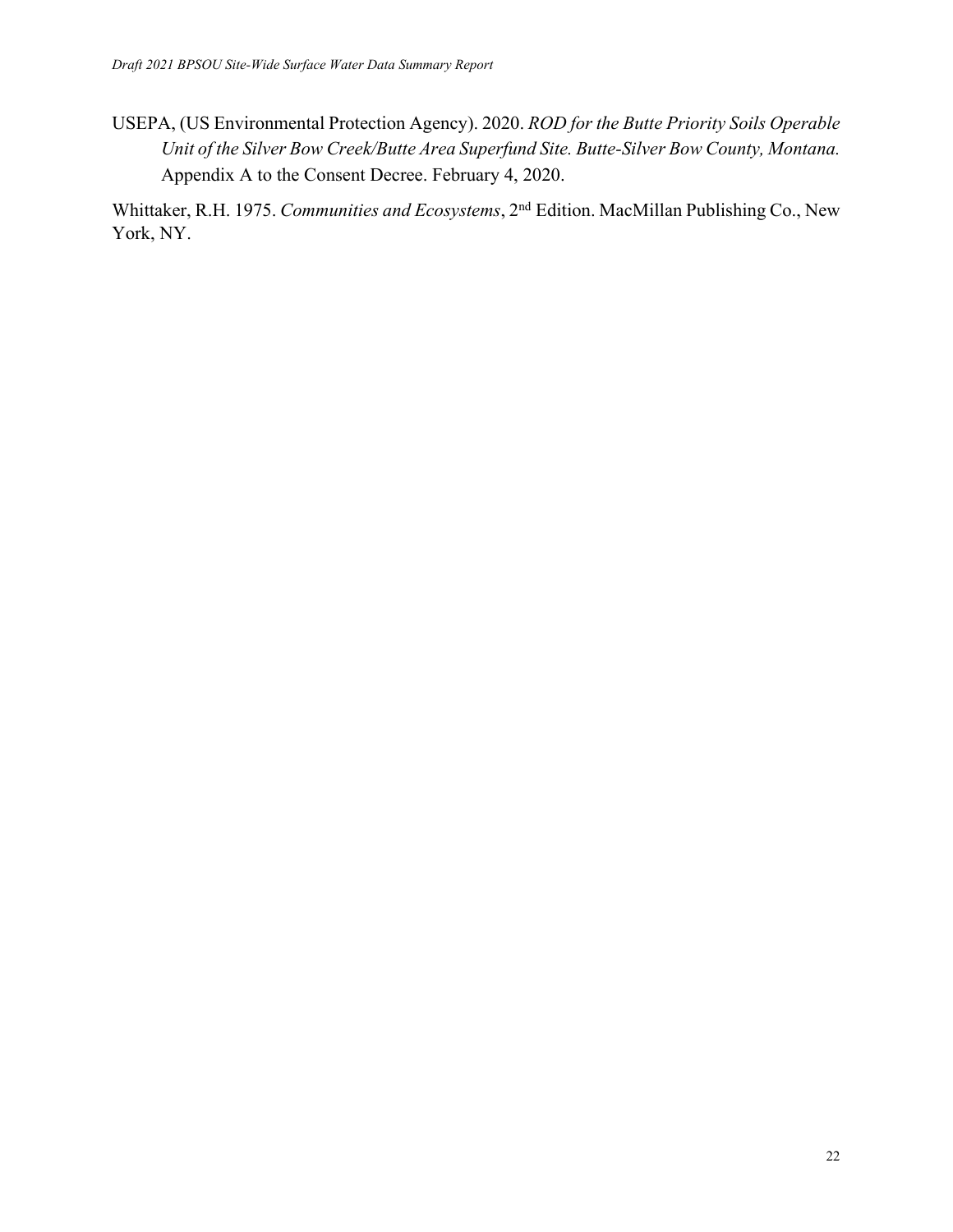#### **Tables**

- Table 1 BPSOU Creek Monitoring Performance Criteria
- Table 2 Sediment Probable Effects Concentrations
- Table 3 BPSOU Surface Water Monitoring Stations 2008-2022
- Table 4 BPSOU 2021 Surface Water Monitoring Stations Diagnostic
- Table 5 BPSOU 2021 Sediment and BMI Monitoring Stream Reaches
- Table 6 BPSOU 2021 BMI and Habitat Location Coordinates
- Table 7 BPSOU 2021 Climate Station Precipitation 7a: BPSOU 2021 Climate Station Precipitation – Daily 7b: BPSOU 2021 Climate Station Precipitation – Monthly 7c: BPSOU 2021 Climate Station Precipitation – Snow Water Equivalent
- Table 8 BPSOU 2021 Surface Water Monitoring Sampler Stage Heights
- Table 9 BPSOU 2021 Normal Flow Water Results

9a: BPSOU 2021 Normal Flow Water Quality Results - Total Recoverable

9b: BPSOU 2021 Normal Flow Water Quality Results - Dissolved

9c: BPSOU 2021 Normal Flow Water Quality Results - General Chemistry

9d: BPSOU 2021 Normal Flow Results - Field

- Table 10 BPSOU 2021 Surface Water Monitoring Sample Collection Matrix Wet Weather
- Table 11 BPSOU 2021 Wet Weather Results
	- 11a: BPSOU 2021 Wet Weather Water Quality Results Total Recoverable
	- 11b: BPSOU 2021 Wet Weather Water Quality Results Dissolved
	- 11c: BPSOU 2021 Wet Weather Water Quality Results General Chemistry

11d: BPSOU 2021 Wet Weather Results - Field

Table 12 - BPSOU 2021 Surface Water Sample Collection Matrix - Diagnostic

Table 13 – BPSOU 2021 Diagnostic Water Quality Results

13a: BPSOU 2021 Diagnostic Water Quality Results - Total Recoverable

13b: BPSOU 2021 Diagnostic Water Quality Results - Dissolved

13c: BPSOU 2021 Diagnostic Water Quality Results - General Chemistry

13d: BPSOU 2021 Diagnostic Results - Field

Table 14 – BPSOU 2021 Sediment Analytical Results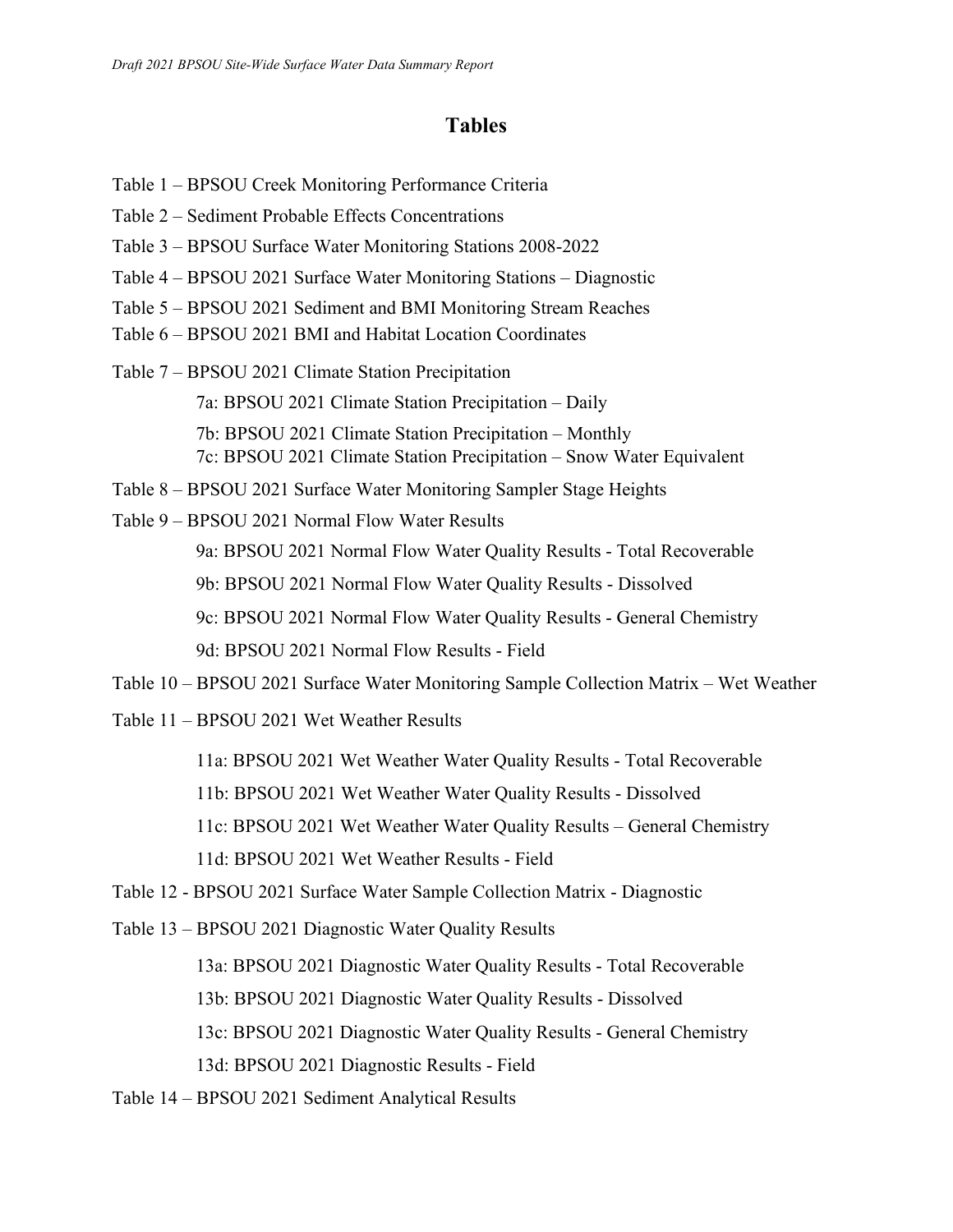14a: BPSOU 2021 Sediment Sample Results - Metals

14b: BPSOU 2021 Sediment Sample Results - pH and TOC

14c: BPSOU 2021 Particle Size

Table 15 – BMI Community Metrics Definitions

Table 16 – BPSOU 2021 BMI Taxa

16a: BPSOU 2021 SS-01 BMI Taxa

16b: BPSOU 2021 SS-06A BMI Taxa

16c: BPSOU 2021 SS-06G BMI Taxa

Table 17 – BPSOU 2021 BMI Community Metrics 17a: BPSOU 2021 SS-01 BMI Community Metrics 17b: BPSOU 2021 SS-06A BMI Community Metrics 17c: BPSOU 2021 SS-06G BMI Community Metrics

Table 18 - BPSOU 2021 BMI Taxa Tolerance Levels 18a: BPSOU 2021 SS-01 BMI Taxa Tolerance Levels 18b: BPSOU 2021 SS-06A BMI Taxa Tolerance Levels 18c: BPSOU 2021 SS-06G BMI Taxa Tolerance Levels

Table 19 – BPSOU 2021 BMI In-situ Parameters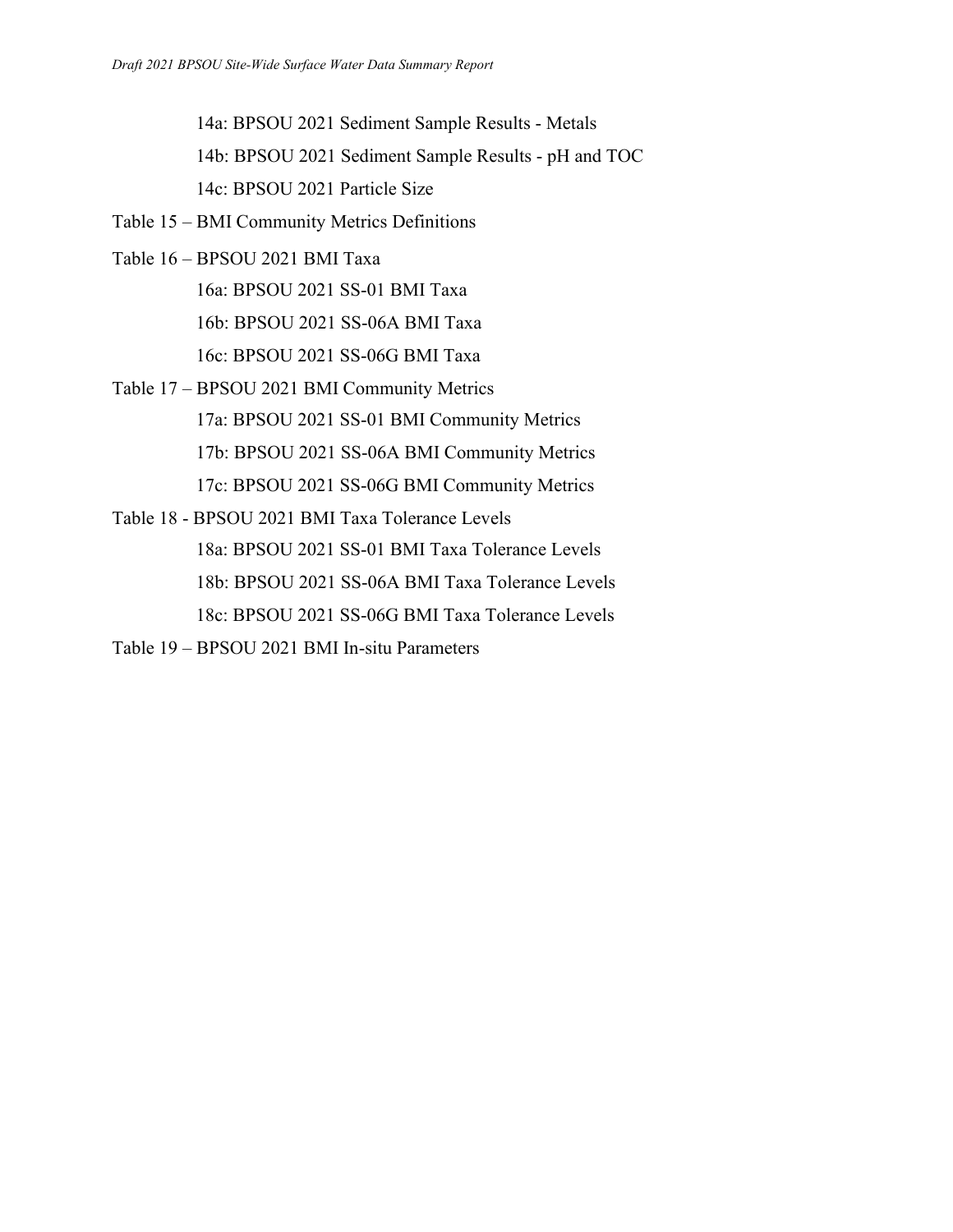#### **Figures**

- Figure 1 BPSOU 2021 Surface Water Monitoring Stations
- Figure 2 BPSOU 2021 Surface Water Monitoring Network Schematic Diagram
- Figure 3 –BPSOU 2021 Climate Map Vicinity Climate Stations
- Figure 4 BPSOU 2021 Surface Water Monitoring Stations -Diagnostic
- Figure 5 BPSOU 2021 Surface Water Monitoring Network Schematic Diagram Diagnostic
- Figure 6 BPSOU 2021 Sediment, BMI, and Habitat Monitoring Locations
- Figure 7 BPSOU 2021 Climate Station Daily Precipitation

7a: BPSOU 2021 Climate Station Precipitation - Basin Creek 7b: BPSOU 2021 Climate Station Precipitation - BMMA 7c: BPSOU 2021 Climate Station Precipitation - BSB Shop 7d: BPSOU 2021 Climate Station Precipitation - BTL/LAO 7e: BPSOU 2021 Climate Station Precipitation - CB-1 7f: BPSOU 2021 Climate Station Precipitation - Kelley Mine

7g: BPSOU 2021 Climate Station Precipitation - Blacktail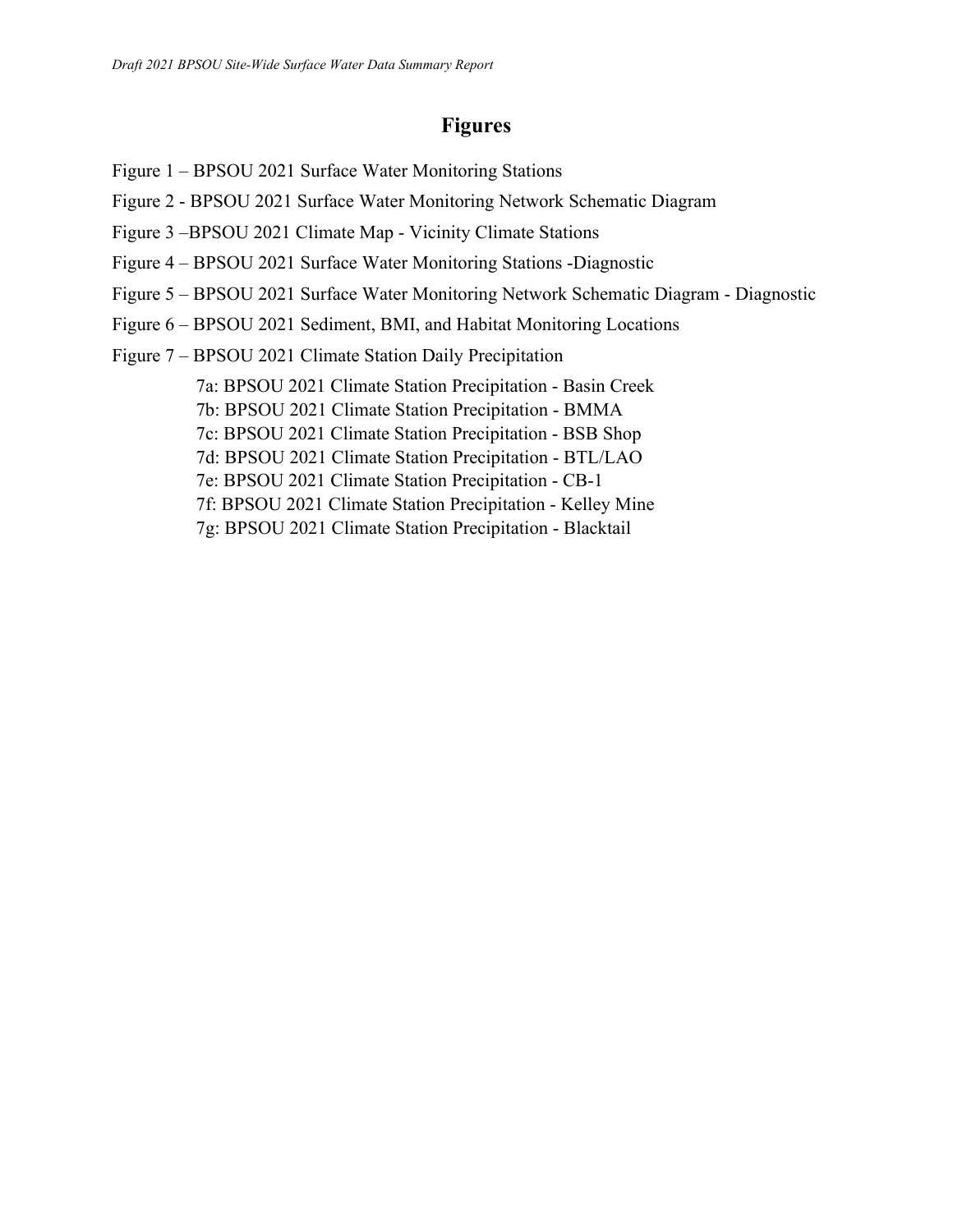### **Appendix A Normal Flow and Wet Weather Water Data Quality Assessment**

Table A2a. BPSOU 2021 Normal Flow Water Quality Results - Total Recoverable Table A2b. BPSOU 2021 Normal Flow Water Quality Results - Dissolved Table A2c. BPSOU 2021 Normal Flow Water Quality Results - General Chemistry Table A2d. BPSOU 2021 Normal Flow Water Quality Results - Field

Table A3a. BPSOU 2021 Wet Weather Water Quality Results - Total Recoverable Table A3b. BPSOU 2021 Wet Weather Water Quality Results - Dissolved Table A3c. BPSOU 2021 Wet Weather Water Quality Results - General Chemistry Table A3d. BPSOU 2021 Wet Weather Water Quality Results - Field

Table A4. Definitions of Data Flags, Data Qualifiers and Status Assessments

Table A5a. BPSOU 2021 Normal Flow Data Quality Assessment - Field Duplicates Table A5b. BPSOU 2021 Normal Flow Data Quality Assessment - Holding Times Table A5c. BPSOU 2021 Normal Flow Data Quality Assessment – Blanks Table A5d. BPSOU 2021 Normal Flow Data Quality Assessment - Laboratory Quality Control

Table A6a. BPSOU 2021 Wet Weather Data Quality Assessment - Field Duplicates Table A6b. BPSOU 2021 Wet Weather Data Quality Assessment - Holding Times Table A6c. BPSOU 2021 Wet Weather Data Quality Assessment – Blanks Table A6d. BPSOU 2021 Wet Weather Data Quality Assessment - Laboratory Quality Control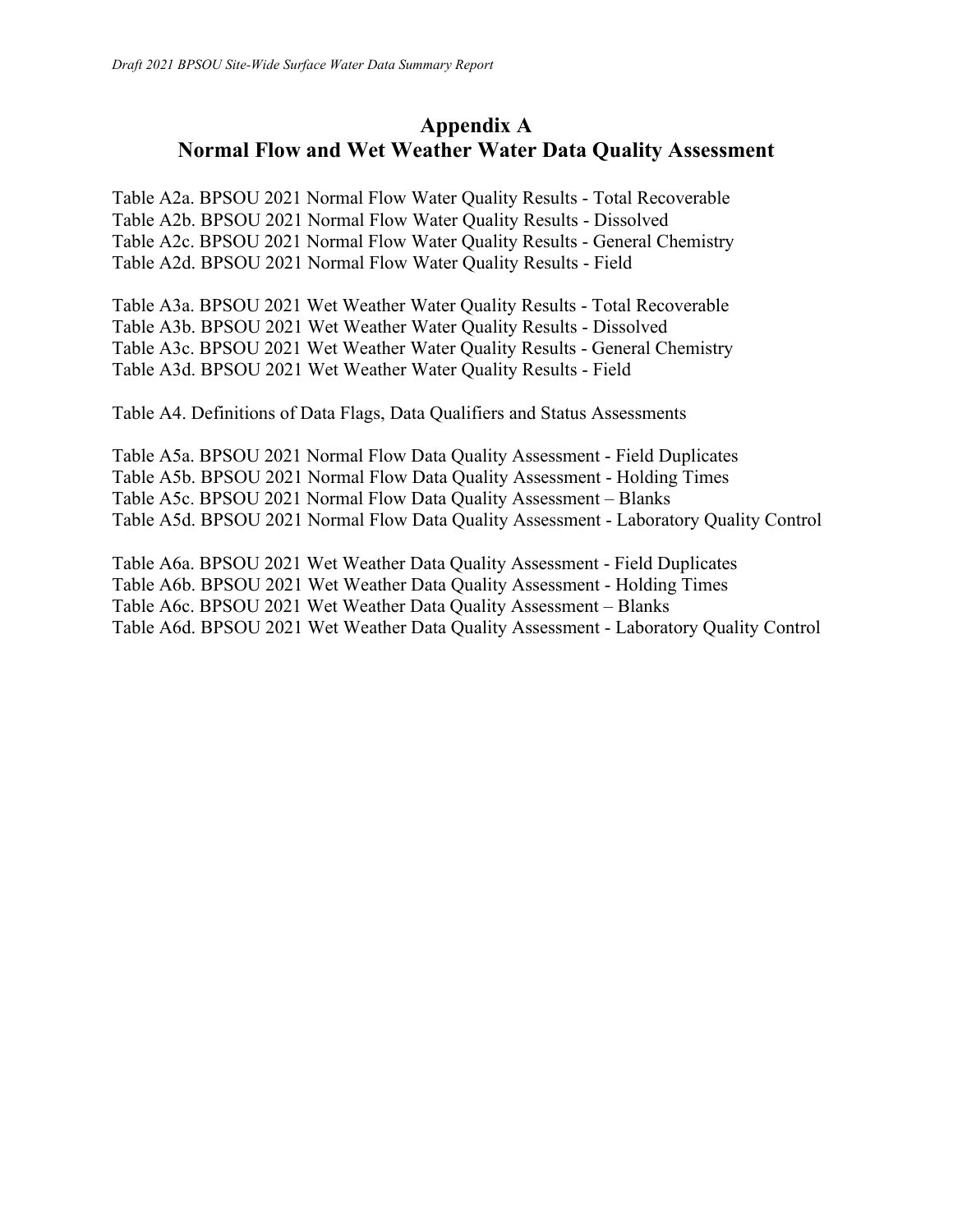### **Appendix B Stage and Flow Data**

Figure B1. 2021 BPSOU Stage and Discharge Hydrographs - SS-01 Figure B2. 2021 BPSOU Stage Hydrograph - SS-04 Figure B3. 2021 BPSOU Stage and Discharge Hydrographs - SS-05 Figure B4. 2021 BPSOU Stage and Discharge Hydrographs - SS-05A Figure B5. 2021 BPSOU Stage and Discharge Hydrographs - SS-06A Figure B6. 2021 BPSOU Stage and Discharge Hydrographs - SS-06G Figure B7. 2021 BPSOU Stage and Discharge Hydrographs - MSD-3A Figure B8. 2021 BPSOU Stage Hydrograph - SS-CB1 Figure B9. 2021 BPSOU Stage Hydrograph - SS-CB8P Figure B10. 2021 BPSOU Stage Hydrograph - SS-CB9 Figure B11. 2021 BPSOU Discharge Hydrograph - CT-EFS7 Figure B12. 2021 BPSOU Discharge Hydrograph - SS-STP Figure B13. 2021 BPSOU Discharge Hydrograph - SS-MPTP Figure B14. 2021 BPSOU Stage and Discharge Hydrographs - SS-1.35 (USGS 12323233) Figure B15. 2021 BPSOU Stage and Discharge Hydrographs - SS-07 (USGS 12323250) Figure B16. 2021 BPSOU pH - SS-01 Figure B17. 2021 BPSOU pH - SS-06G Figure B18. 2021 BPSOU pH - SS-07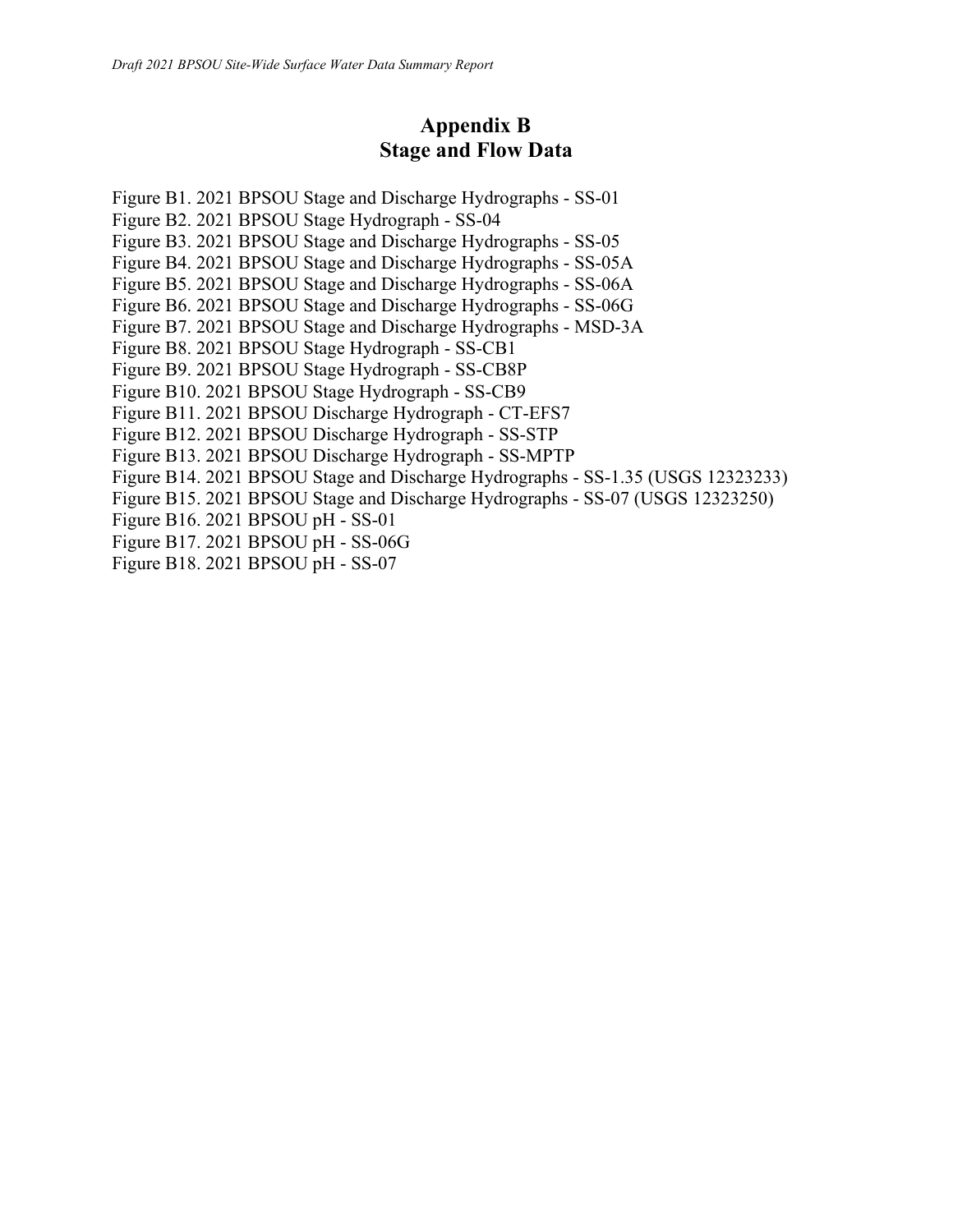### **Appendix C Stage Discharge Curves**

Table C1. BPSOU Surface Water Monitoring Station Rating Table - SS-01 Table C2. BPSOU Surface Water Monitoring Station Rating Table - SS-05 Table C3. BPSOU Surface Water Monitoring Station Rating Table - SS-05A Table C4. BPSOU Surface Water Monitoring Station Rating Table - SS-06A Table C5. BPSOU Surface Water Monitoring Station Rating Table - SS-06G Table C6. BPSOU Surface Water Monitoring Station Rating Table - MSD-3A Table C7. BPSOU Surface Water Monitoring Station Basin Balance

Figure C1. BPSOU Surface Water Monitoring Stage-Discharge Relationship - SS-01 Figure C2. BPSOU Surface Water Monitoring Stage-Discharge Relationship - SS-05 Figure C3. BPSOU Surface Water Monitoring Stage-Discharge Relationship - SS-05A Figure C4. BPSOU Surface Water Monitoring Stage-Discharge Relationship - SS-06A Figure C5. BPSOU Surface Water Monitoring Stage-Discharge Relationship - SS-06G Figure C6. BPSOU Surface Water Monitoring Stage-Discharge Relationship - MSD-3A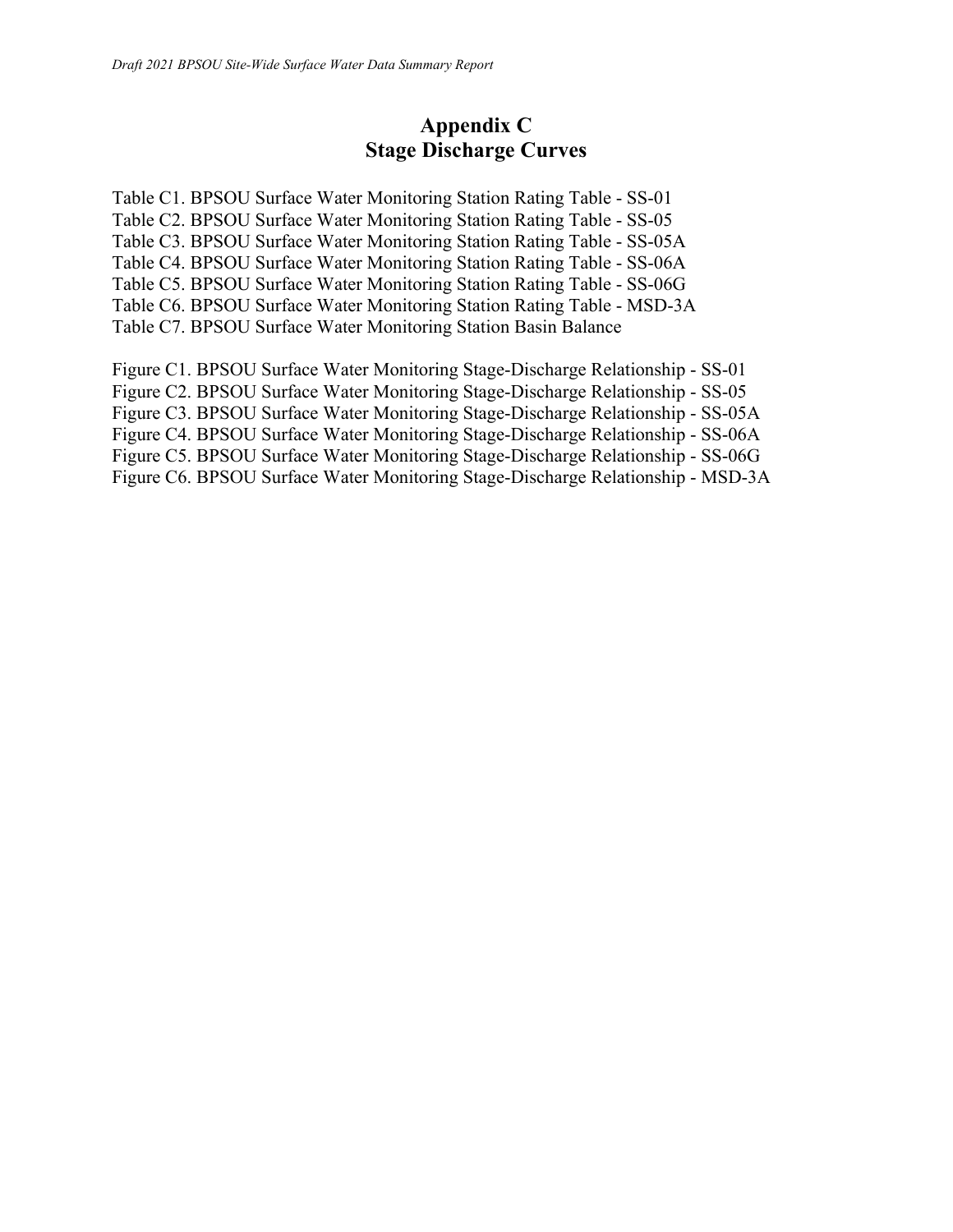## **Appendix D Norman Flow and Wet Weather Raw Data**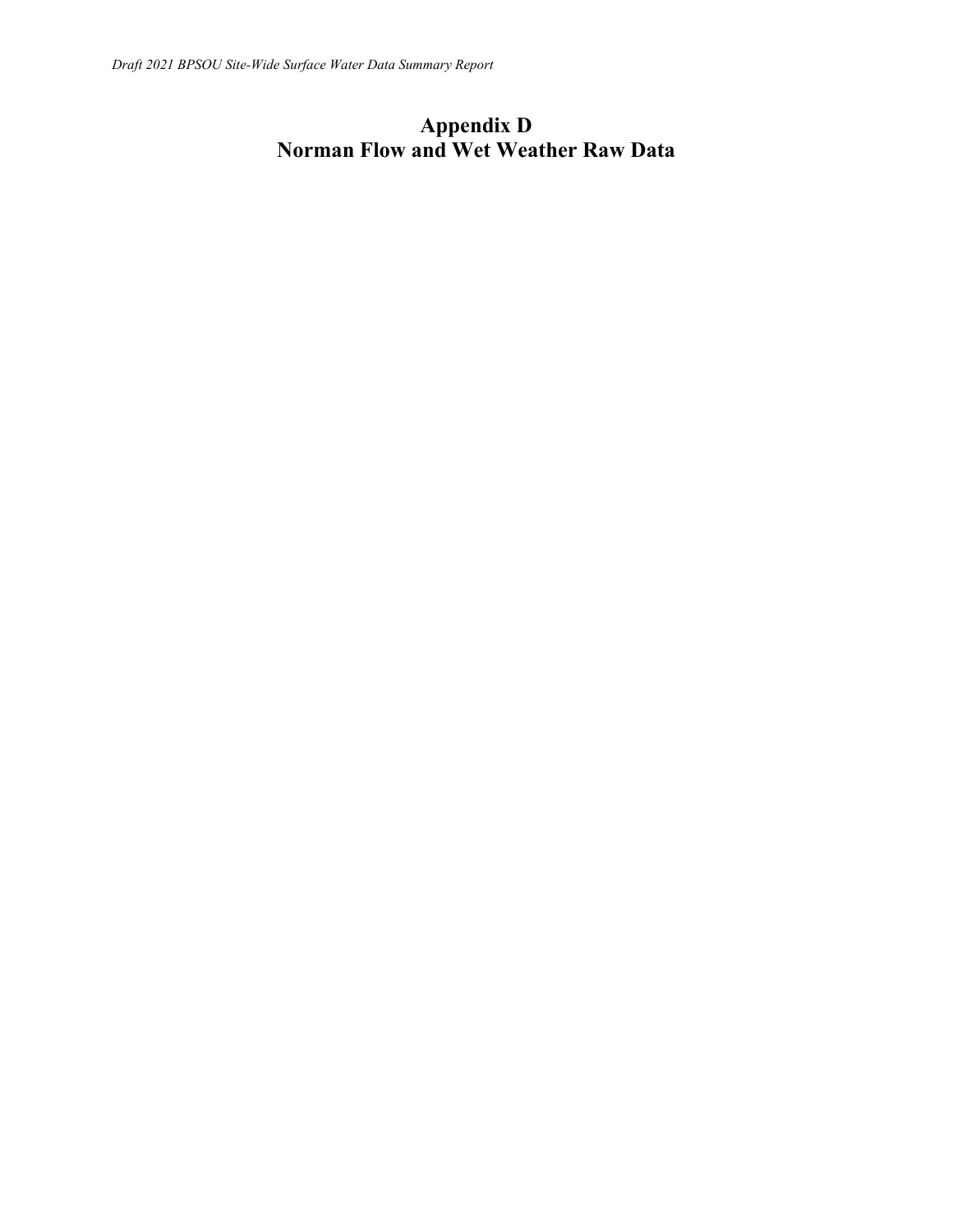### **Appendix E Diagnostic Data Quality Assessment**

Table E2a. BPSOU 2021 Diagnostic Water Quality Results - Total Recoverable Table E2b. BPSOU 2021 Diagnostic Water Quality Results – Dissolved Table E2c. BPSOU 2021 Diagnostic Water Quality Results - General Chemistry Table E2d. BPSOU 2021 Diagnostic Water Quality Results – Field

Table E3. Quantity of Individual Analyses Flagged for Laboratory and Field Precision

Table E4a. BPSOU 2021 Diagnostic Data Quality Assessment - Field Duplicates Table E4b. BPSOU 2021 Diagnostic Data Quality Assessment - Holding Times Table E4c. BPSOU 2021 Diagnostic Data Quality Assessment – Blanks Table E4d. BPSOU 2021 Diagnostic Data Quality Assessment - Laboratory Quality Control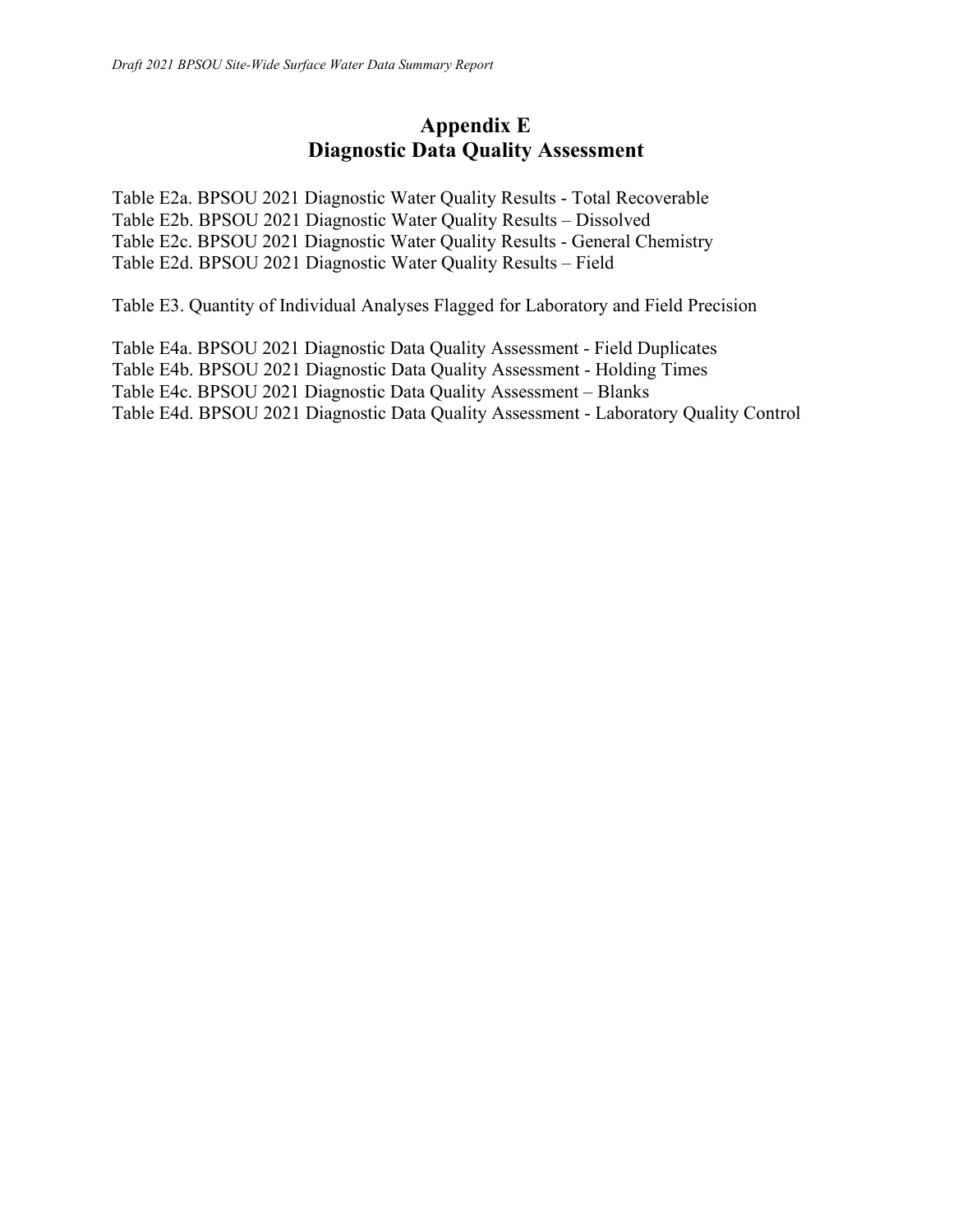### **Appendix F Diagnostic Flow Data**

Figure F1. BPSOU 2021 Discharge Hydrograph - BG-CLV-1 Figure F2. BPSOU 2021 Discharge Hydrograph - GG-CH-1 Figure F3. BPSOU 2021 Discharge Hydrograph - LC-CLV-1 Figure F4. BPSOU 2021 Discharge Hydrograph - MG-CLV-0 Figure F5. BPSOU 2021 Discharge Hydrograph - MPTP-CLV-1 Figure F6. BPSOU 2021 Discharge Hydrograph - MSD-CLV-3A Figure F7. BPSOU 2021 Discharge Hydrograph - TX-HD-1 Figure F8. BPSOU 2021 Discharge Hydrograph - GG-CLV-D Figure F9. BPSOU 2021 Discharge Hydrograph - GG-CLV-I Figure F10. BPSOU 2021 Discharge Hydrograph - GG-CLV-C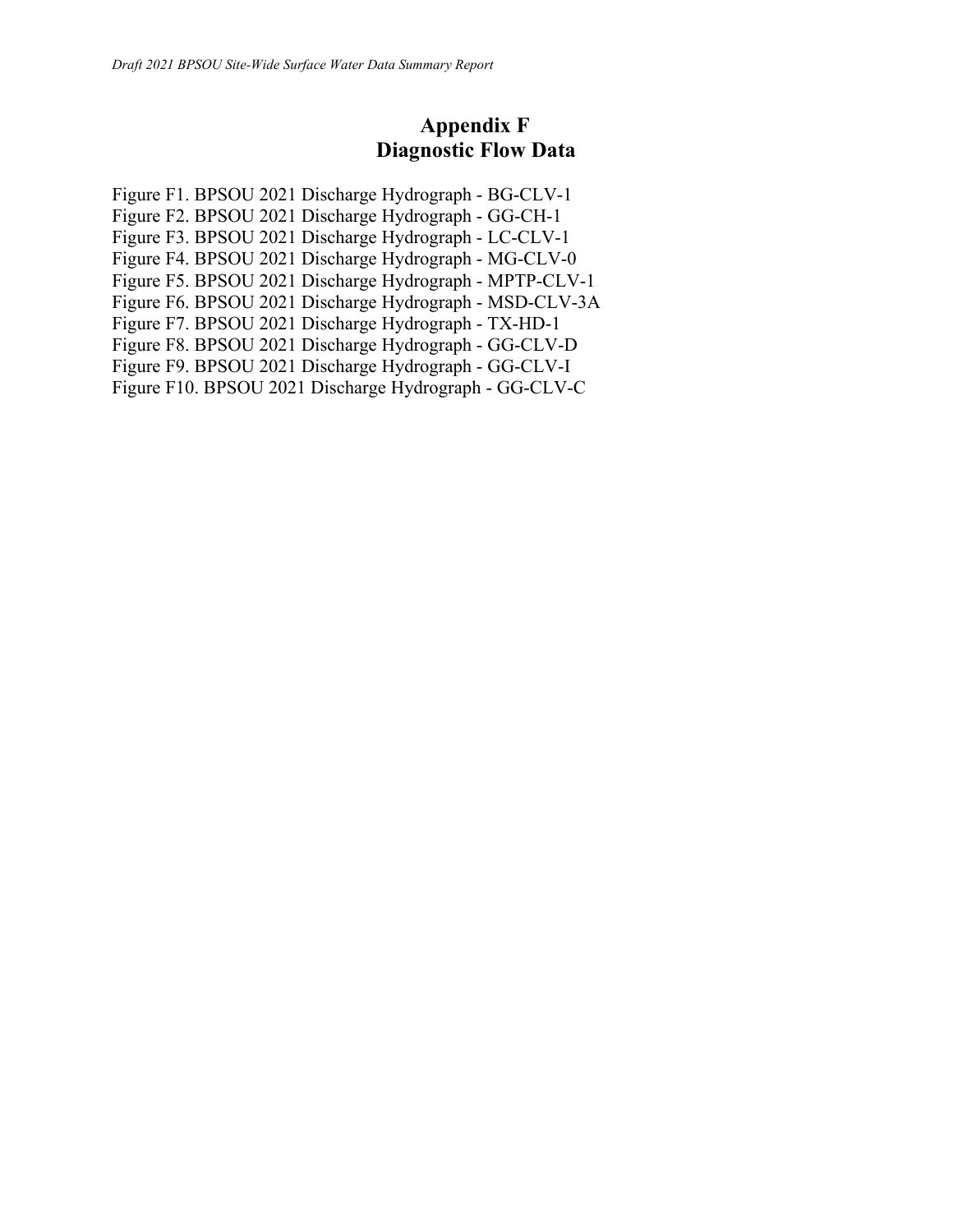# **Appendix G Diagnostic Raw Data**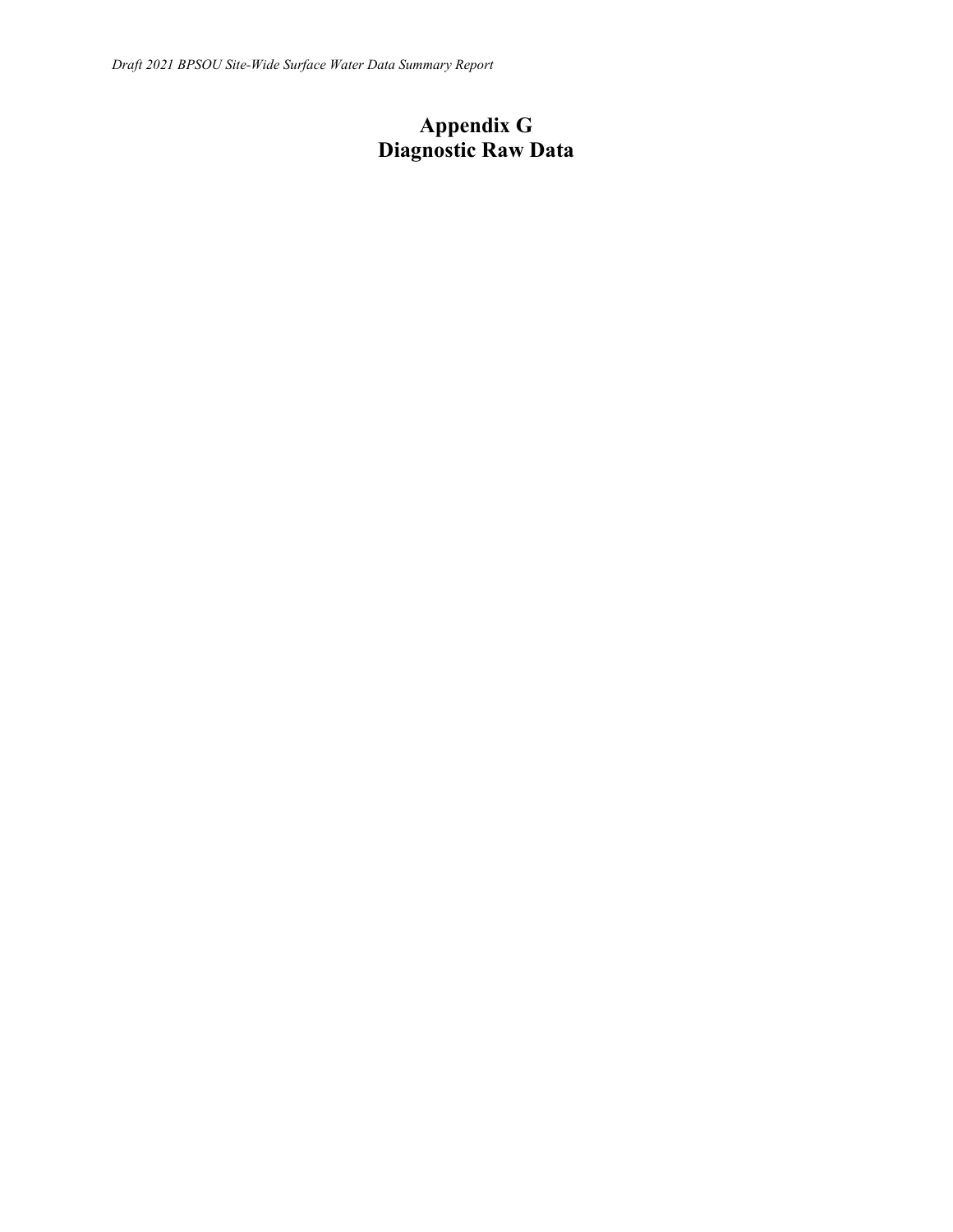### **Appendix H Sediment Field Sheets**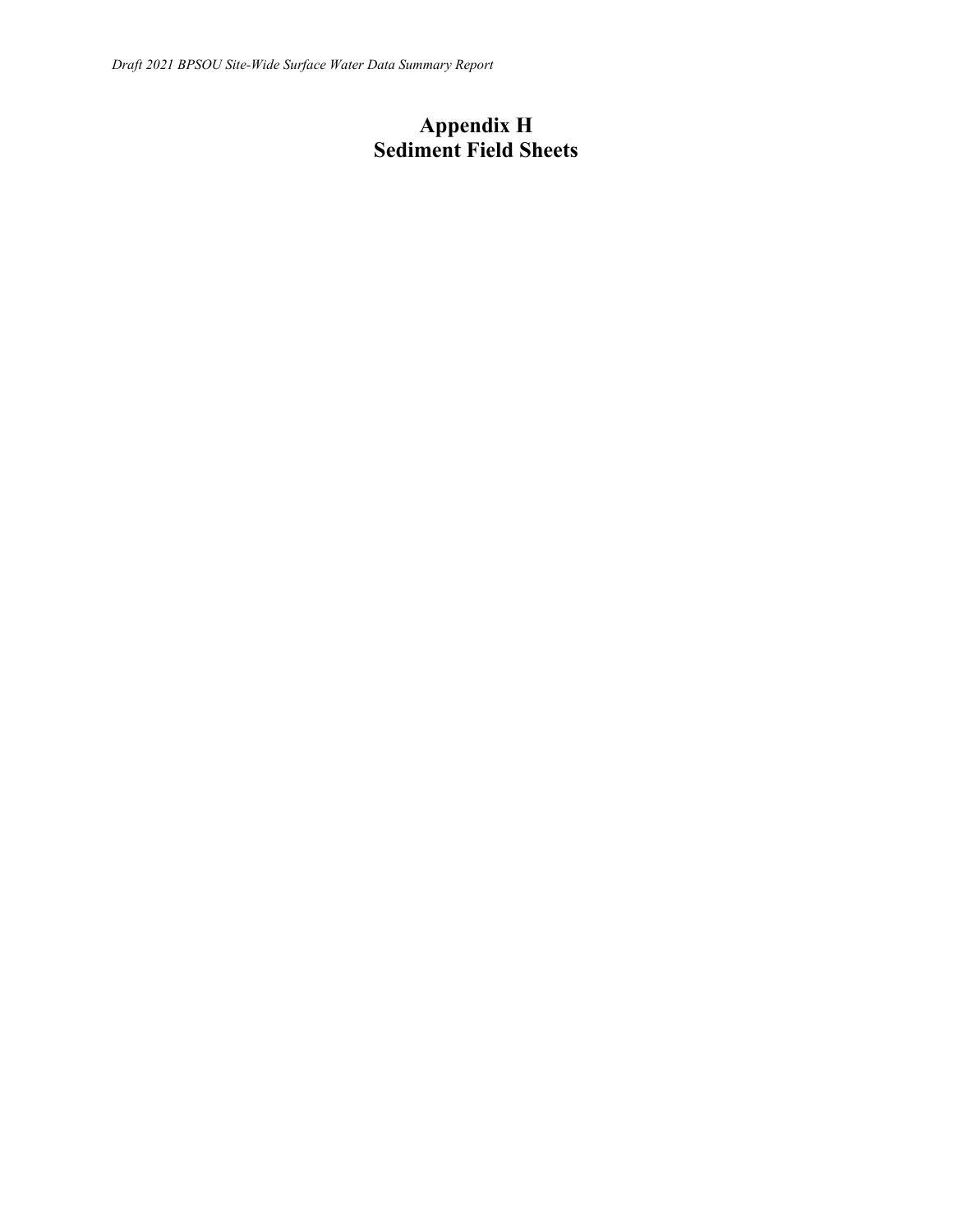### **Appendix I Sediment Data Quality Assessment**

Table I2a. BTC and SBC Sediment Analytical Results – Metals Table I2b. BTC and SBC Sediment Analytical Results - pH and TOC Table I2c. BTC and Sediment Physical Properties - Particle Size

Table I4. Quantity of Individual Results Exceeding Precision Criteria

Table I3a. BTC & SBC Sediment Data Quality Assessment - Field Duplicates Table I3b. BTC & SBC Sediment Data Quality Assessment - Holding Times Table I3c. BTC & SBC Sediment Data Quality Assessment – Blanks Table I3d. BTC & SBC Sediment Data Quality Assessment - Laboratory Quality Control

Table I6. Field and Laboratory Blank Qualification Rules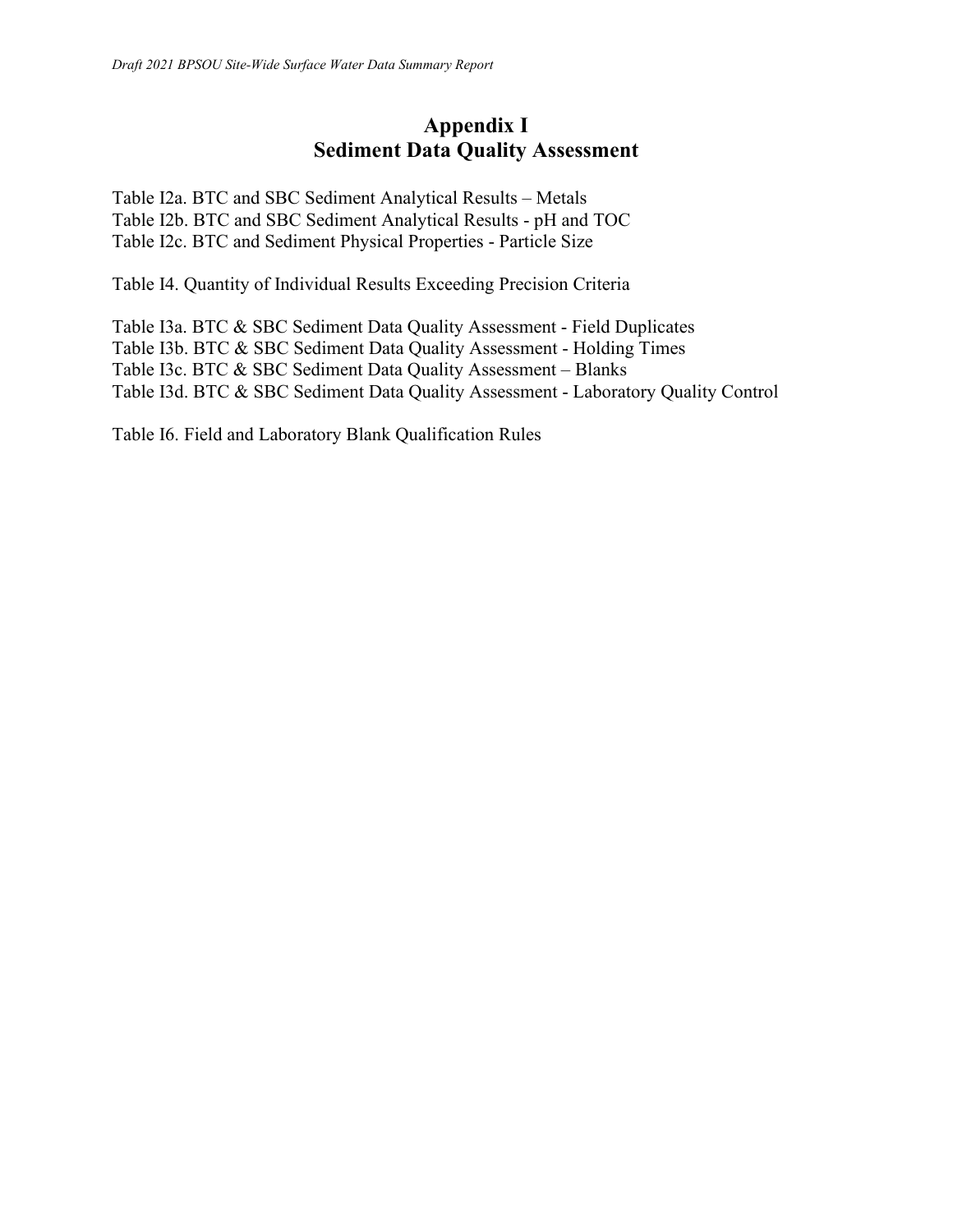### **Appendix J Sediment Raw Data**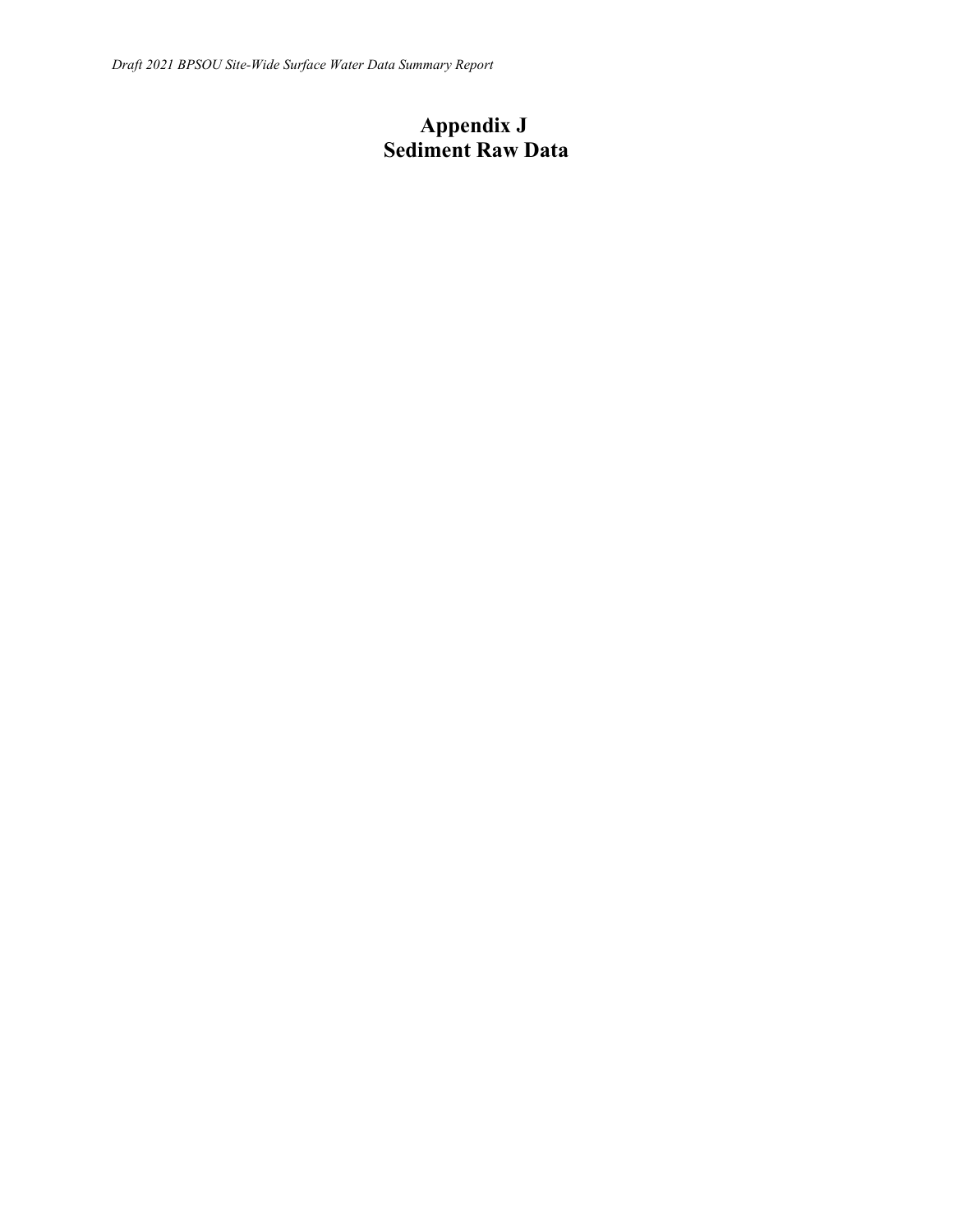# **Appendix K Habitat Monitoring Field Sheets**